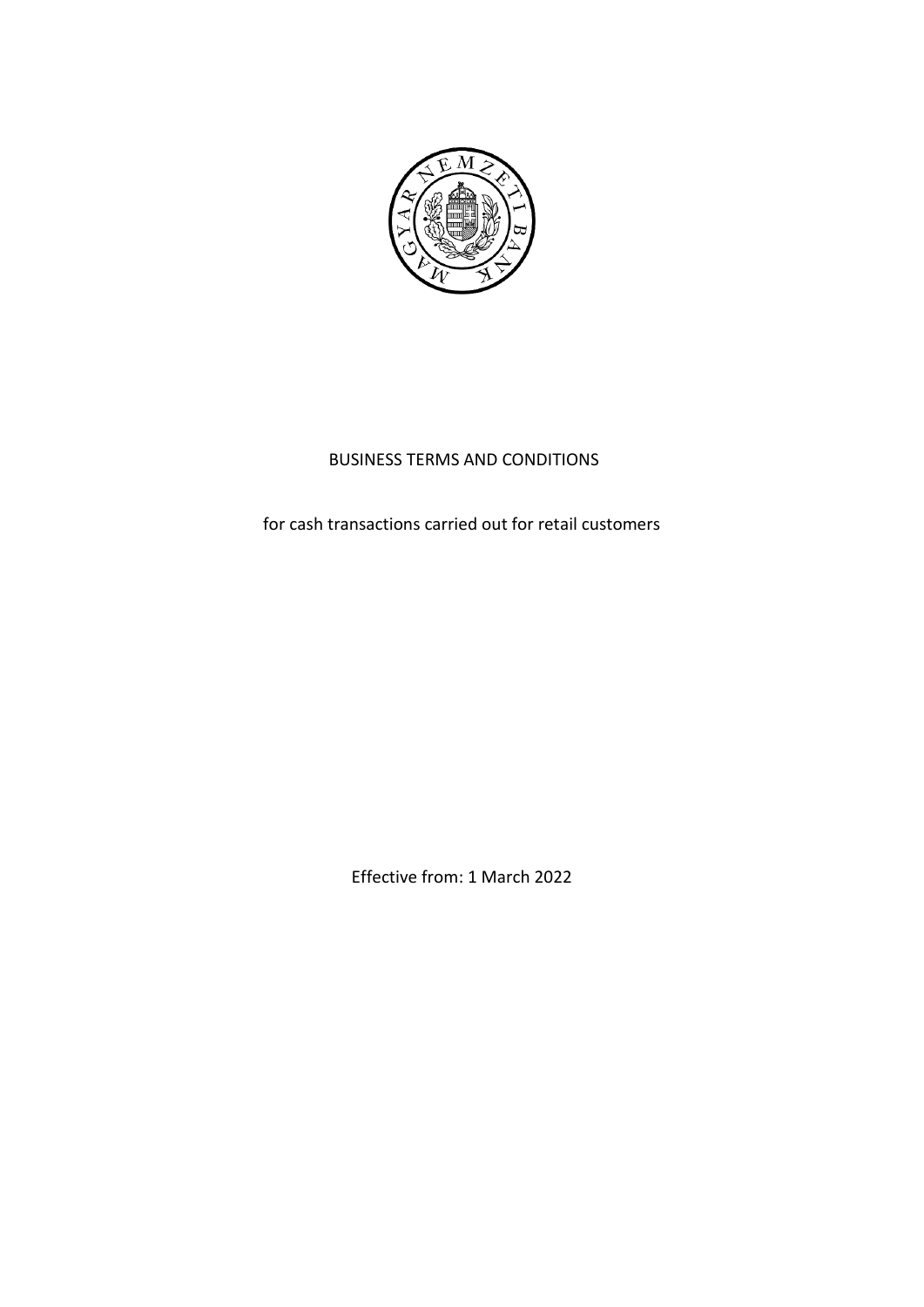# TABLE OF CONTENTS

| I.   |                                                                                                                                 |  |
|------|---------------------------------------------------------------------------------------------------------------------------------|--|
|      |                                                                                                                                 |  |
|      |                                                                                                                                 |  |
| Ш.   |                                                                                                                                 |  |
|      |                                                                                                                                 |  |
|      |                                                                                                                                 |  |
|      |                                                                                                                                 |  |
|      |                                                                                                                                 |  |
|      | EXCHANGE OF COMMEMORATIVE BANKNOTES AND COINS TO CIRCULATION BANKNOTES OR COINS AND CASHING OF RECEIPTS THAT ENTITLE THE HOLDER |  |
|      |                                                                                                                                 |  |
| III. |                                                                                                                                 |  |
| IV.  |                                                                                                                                 |  |
|      |                                                                                                                                 |  |
|      |                                                                                                                                 |  |
|      |                                                                                                                                 |  |
|      | 16                                                                                                                              |  |
|      |                                                                                                                                 |  |
|      |                                                                                                                                 |  |

i.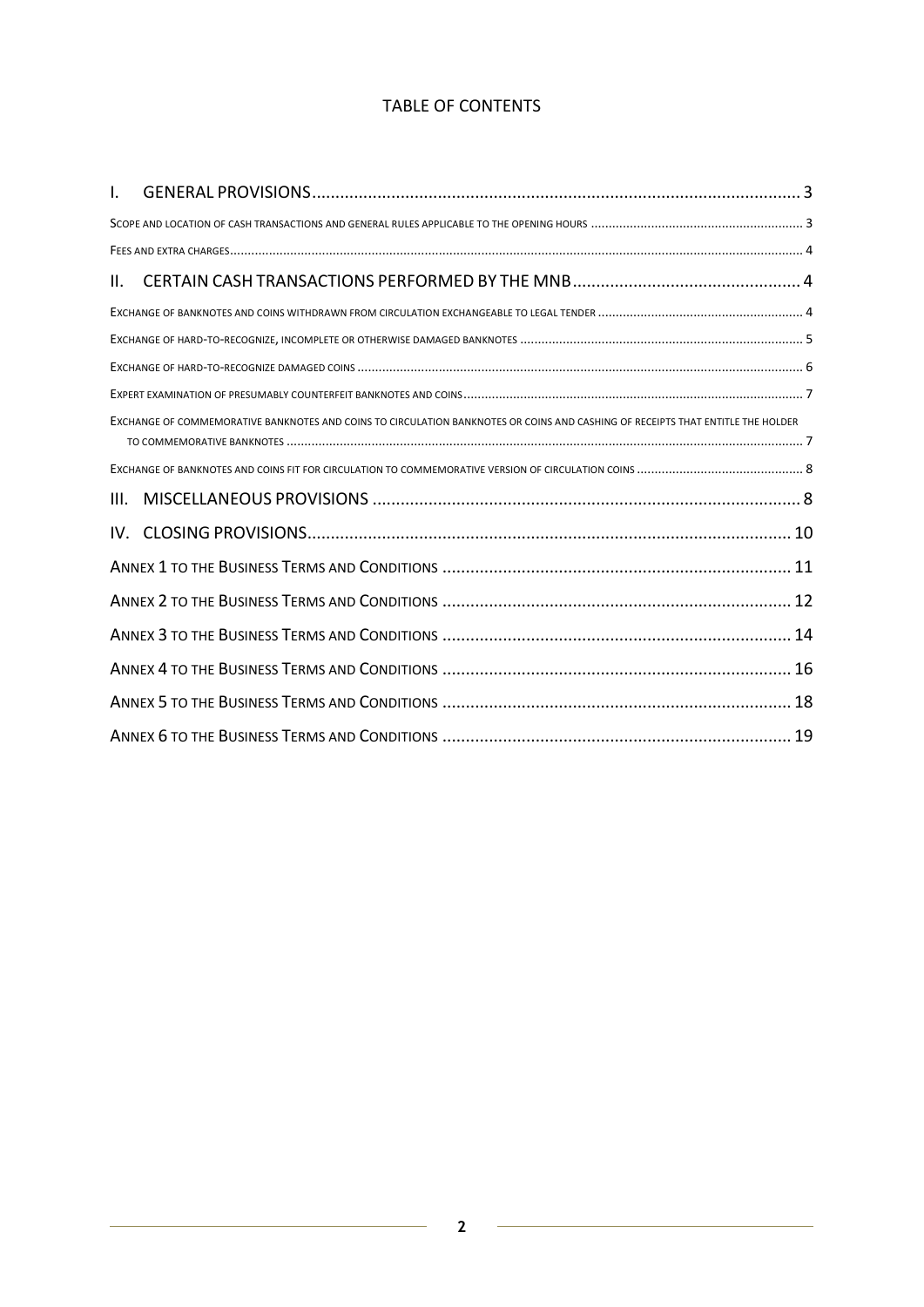## <span id="page-2-0"></span>I. GENERAL PROVISIONS

### <span id="page-2-1"></span>**SCOPE AND LOCATION OF CASH TRANSACTIONS AND GENERAL RULES APPLICABLE TO THE OPENING HOURS**

- 1. The Magyar Nemzeti Bank (hereinafter: the MNB) offers the cash transaction services listed below to natural persons, legal entities and entities without legal personality that do not keep a bank account with the MNB and do not qualify as Cash Processing organisations (hereinafter jointly: the Customer):
	- a) [exchange of banknotes and coins withdrawn from circulation exchangeable to](#page-3-1)  [legal tender,](#page-3-1)
	- b) exchange of hard-to-recognize, [incomplete or otherwise damaged banknotes,](#page-4-0)
	- c) [exchange of hard-to-recognize,](#page-4-1) damaged coins,
	- d) [expert examination of presumably counterfeit banknotes and coins,](#page-5-1)
	- e) [exchange of commemorative banknotes and coins to circulation banknotes or](#page-6-1)  [coins and cashing of receipts that entitle the holder to commemorative](#page-6-1)  [banknotes,](#page-6-1)
	- f) exchange of banknotes and coins fit for circulation to commemorative versions of circulation coins.

The MNB shall perform no denomination exchange services (exchange of circulation banknotes and coins fit for circulation into circulation banknotes and coins fit for circulation of another denomination, with the same face value) for the Customer.

- 2. The MNB carries out the cash transactions under Section 1, with the exception of the expert examination of presumably counterfeit banknotes and coins, exclusively with regard to Forint banknotes and coins.
- 3. In carrying out cash transactions under Section 1, subject to the exception in Section 28, the MNB makes payments in banknote and coin denominations defined by it, provided, that it does not make payments in denominations smaller than the banknote or coin denomination handed over by the Customer.
- 4. Cash transactions with the exception of subsection 4.3 conducted by the MNB are available to the Customers at the locations and during the opening hours below:
	- 4.1. Directorate Cash Logistics, 1012 Kuny Domokos utca 2. (Entrance to the MNB's building at 1013 Budapest, Krisztina körút 55. from 1012 Kuny Domokos utca 2.) Postal address: Magyar Nemzeti Bank, 1850 Budapest Email: [penztar@mnb.hu](mailto:penztar@mnb.hu) Telephone: +36-1-428-2650 Web: <http://www.mnb.hu/>
	- 4.2. Regular opening hours for cash transactions:

Monday: 10:00 – 18:00 Tuesday, Wednesday, Thursday: 8:00 – 15:00 Friday: 7:00 – 12:00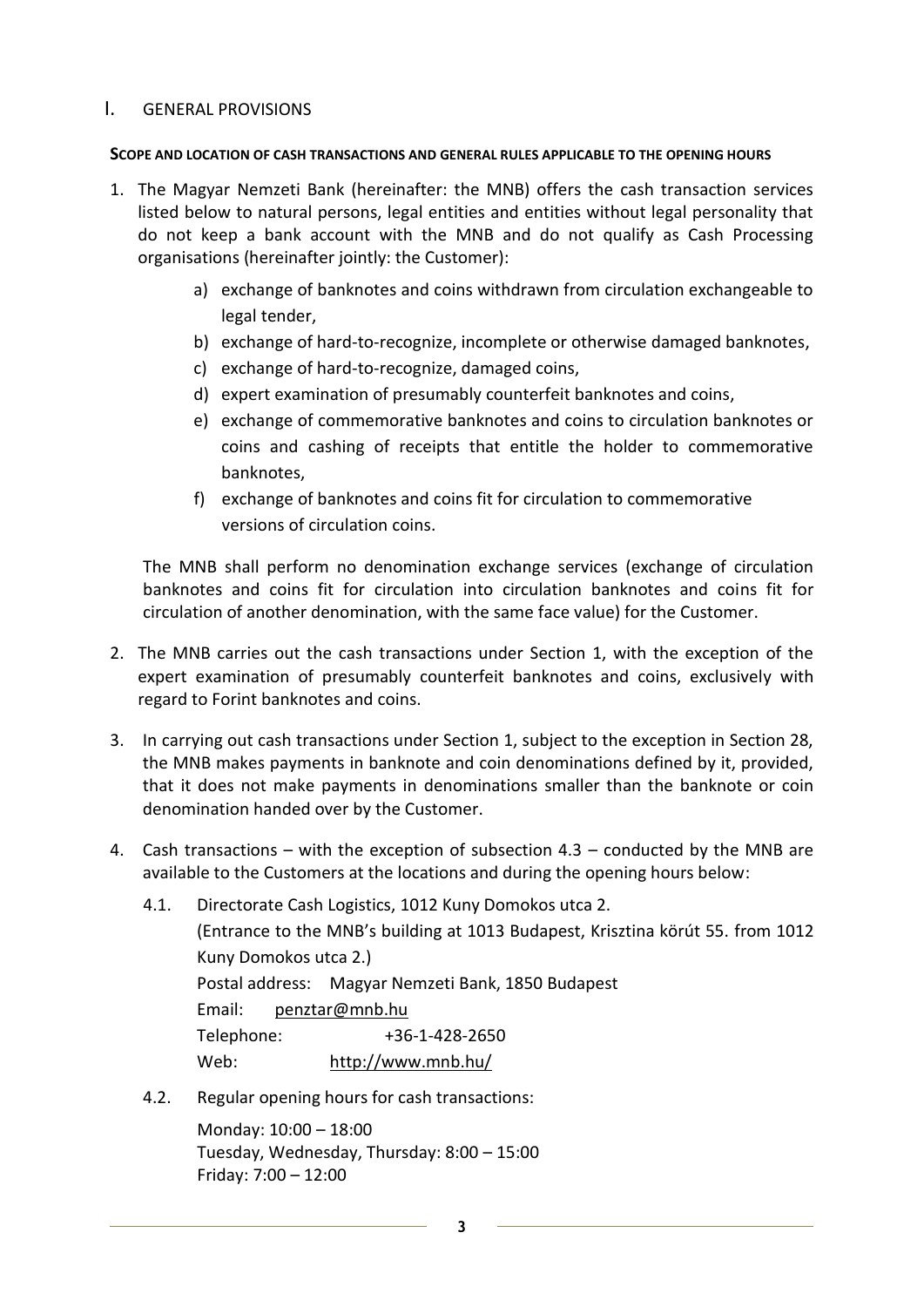The cashier's office of the MNB is closed on working days falling on Saturdays and on the last working day of the year.

- 4.3. In carrying out cash transactions under Section 17, the MNB may also designate its premises at H-1239 Budapest Európa út 1 as the location of receiving the coins and specify a time other than the opening hours set out in subsection 4.2. In this case, the MNB notifies the Customer of the actual location and time of receipt within 5 working days at the latest, using the contact details provided by the Customer when they previously made the request.
- 5. Acting on behalf of the MNB, the Magyar Pénzverő Zrt. (Hungarian Mint Ltd.) offers the exchange of commemorative banknotes and coins for circulation banknotes or coins and cashing receipts that entitle the holder to commemorative banknotes at the location below and during the opening hours published on the website of the Magyar Pénzverő Zrt. [\(www.penzvero.hu\)](http://www.penzvero.hu/):

1054 Budapest, Báthory u. 7. Telephone: +36-1-800-8110 Fax: +36-1-800-8113, +36-1-210-4448 Email: [coins@hu.inter.net](mailto:coins@hu.inter.net)

### <span id="page-3-0"></span>**FFFS AND EXTRA CHARGES**

6. The MNB does not charge any fees, extra charges, commission or costs for the cash transactions performed under these Business Terms and Conditions.

## <span id="page-3-1"></span>II. **CERTAIN CASH TRANSACTIONS PERFORMED BY THE MNB**

### <span id="page-3-2"></span>**EXCHANGE OF BANKNOTES AND COINS WITHDRAWN FROM CIRCULATION EXCHANGEABLE TO LEGAL TENDER**

7. With the exception of the second paragraph in this Section, the MNB exchanges banknotes and coins withdrawn from circulation to legal tender at face value until the deadline for exchange, after which no such request is granted.

If the deadline for exchange falls on a public holiday or bank holiday, the MNB shall exchange the banknotes and coins withdrawn from circulation into legal tender on the first working day following the exchange deadline at the latest.

8. The MNB accepts banknotes withdrawn from circulation in excess of 50 pieces and coins withdrawn from circulation in excess of 100 pieces against a receipt for examination by a committee and pays the exchange value to the Customer by credit transfer to a payment account in accordance with the result of the committee's examination carried out within 30 calendar days. The form of the receipt is in Annex 2 to these Business Terms and **Conditions**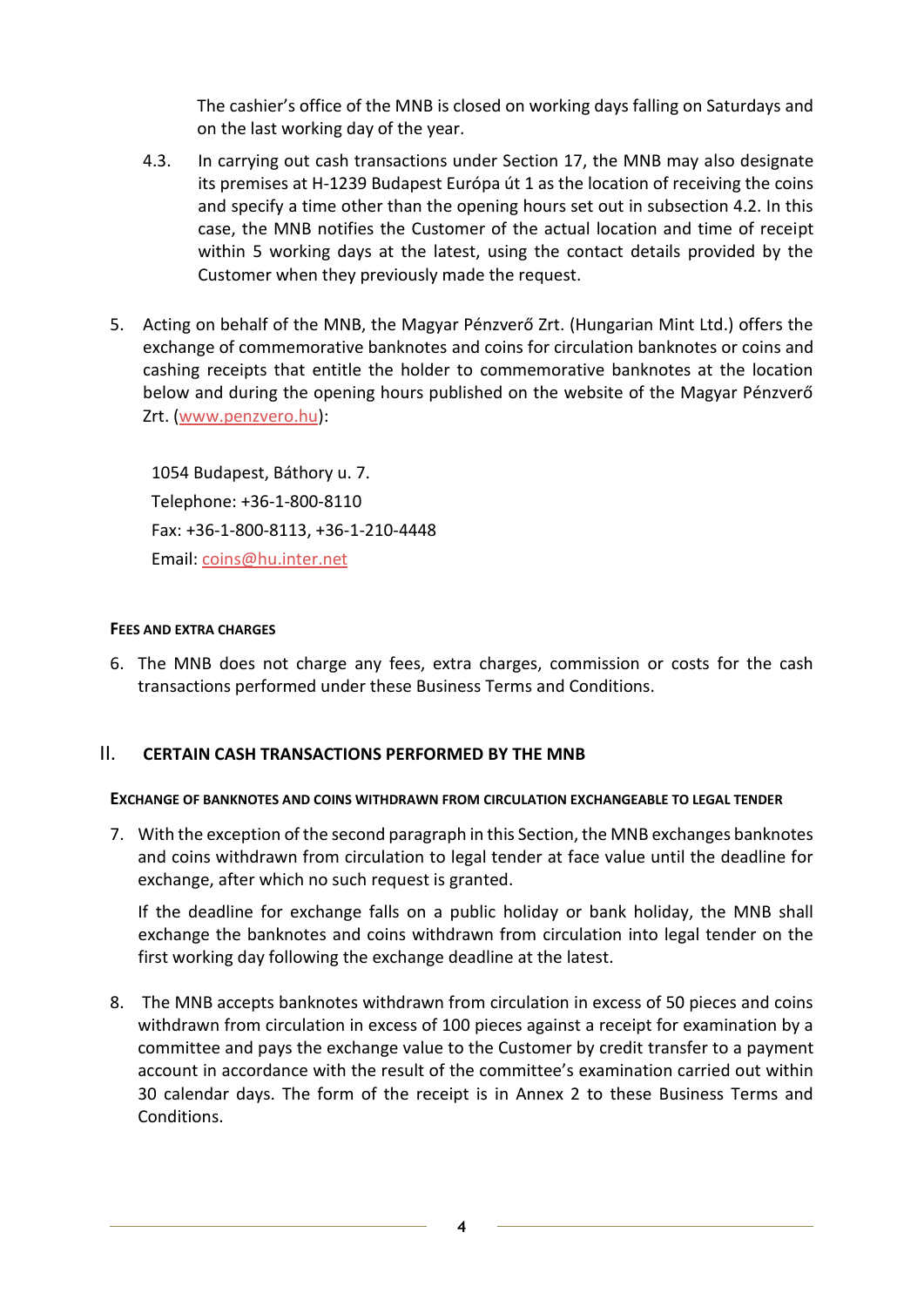9. The MNB returns the Customer the banknotes and coins withdrawn from circulation that cannot be exchanged to legal tender sent by the Customer by post only at the Customer's explicit request.

## <span id="page-4-0"></span>**EXCHANGE OF HARD-TO-RECOGNIZE, INCOMPLETE OR OTHERWISE DAMAGED BANKNOTES**

- 10. The MNB exchanges hard-to-recognise, incomplete or otherwise damaged banknotes at the face value if the authenticity and the face value of the banknote can be established beyond doubt. A further condition for the exchange of an incomplete banknote is that the Customer shall present more than 50% of the banknote. An incomplete banknote consisting of several pieces may be exchanged if it is proved that the parts which can be joined together belong to the same banknote. The MNB withdraws banknotes with more than 50% of their surface missing without any payment made.
- 11. The MNB accepts hard-to-recognise, incomplete or otherwise damaged banknotes in excess of 20 pieces against a receipt for examination by a committee and pays the exchange value to the Customer by credit transfer to a payment account in accordance with the result of the examination performed by the committee within 30 calendar days. The form of the receipt is in Annex 2 to these Business Terms and Conditions.
- 12. In case the Customer requests exchange of a hard-to-recognise, incomplete or otherwise damaged banknote, the MNB may accept the banknote for expert examination in exchange for a receipt. The form of the receipt to be used depending on the quantity of banknotes submitted is included in Annexes 3 and 4 hereto. The MNB pays the exchange value for hard-to-recognise, incomplete or otherwise damaged banknotes received for expert examination based on and in accordance with the result of expert examination by credit transfer to a payment account or by post, or, if the quantity of banknotes received for expert examination exceeds 20 pieces, by credit transfer to a payment account of the Customer.

If, based on the expert examination conducted, the value cannot be refunded, the MNB notifies the Customer thereof by electronic mail if the Customer has provided his electronic contact or, failing this, by postal letter, and withdraw the hard-to-recognised, incomplete or otherwise damaged banknote without any payment made.

- 13. The MNB shall not pay compensation for the value of banknotes that have been destroyed.
- 14. The MNB shall withdraw, without compensation, any hard-to-recognise, incomplete or otherwise damaged banknote sent by the Customer by post, which – pursuant to the provisions of Sections 10-13 – cannot be exchanged for legal tender, and shall notify the Customer to this effect by electronic mail if the Customer has provided his electronic contact or, failing this, by postal letter.
- <span id="page-4-1"></span>15. Chemically or biologically damaged (contaminated) banknotes and banknotes that have been damaged (contaminated) as a result of the operation of security equipment used for preventing theft of money, which the Customer requests to be exchanged, are taken over by the MNB for expert examination in exchange for receipt, regardless of the quantity. [The](#page-13-1)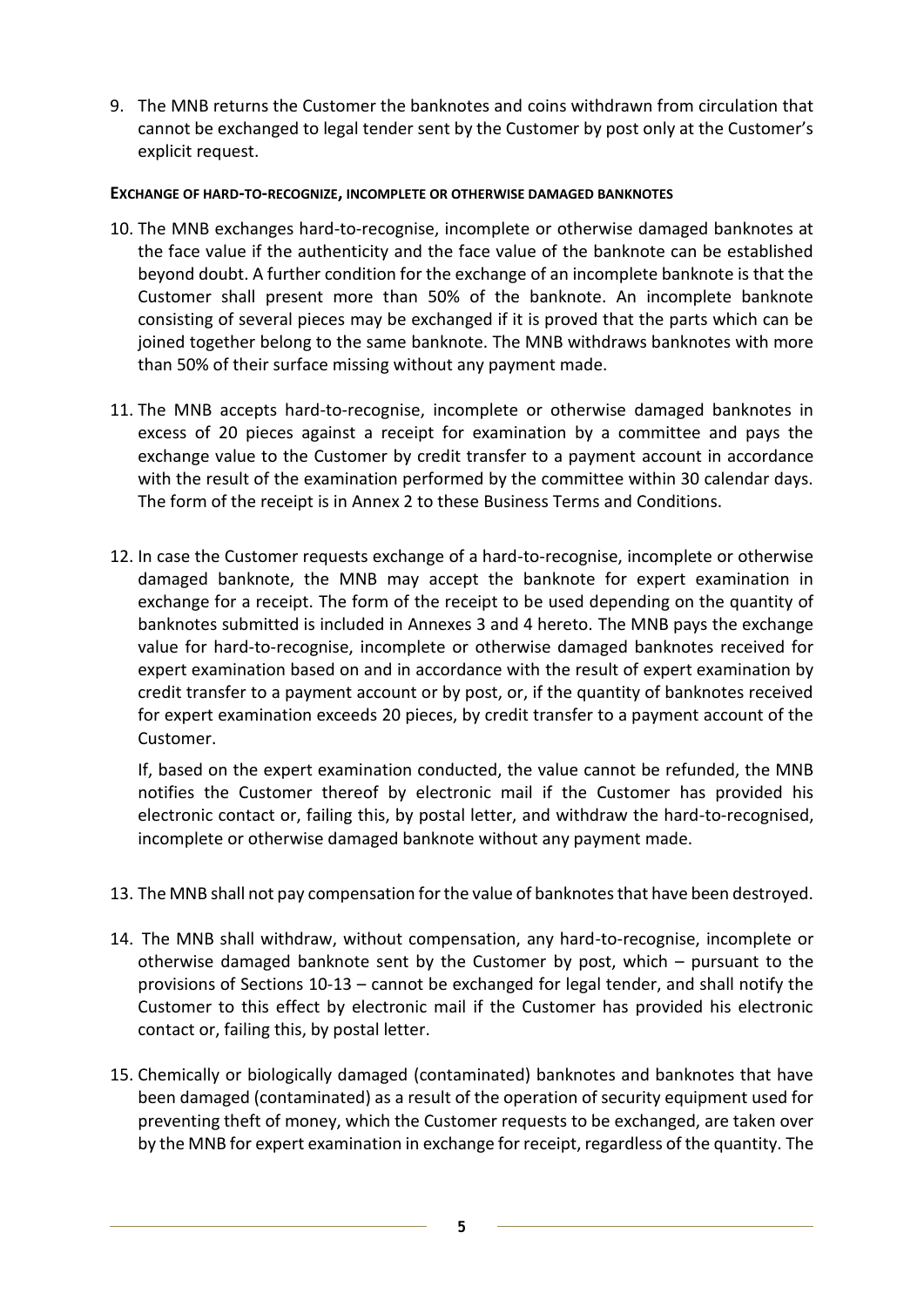[form of the receipt to be used depending on the quantity of banknotes submitted is](#page-13-1)  [included in Annexes 3 and 4 hereto.](#page-13-1)

The MNB accepts damaged (contaminated) banknotes from authorities proceeding in a criminal case only in sealed packaging, along with a cover letter or minutes.

The MNB pays the exchange value for damaged (contaminated) banknotes received for expert examination based on and in accordance with the result of expert examination by credit transfer to a payment account or by post, or, if the quantity of banknotes received for expert examination exceeds 20 pieces, by credit transfer to a payment account of the Customer. The MNB will not return the received damaged (contaminated) banknotes to the Customer.

<span id="page-5-1"></span>If, based on the expert examination conducted, the exchange value cannot be paid, the MNB notifies the Customer thereof by electronic mail if the Customer has provided his electronic contact or, failing this, by postal letter, without returning the damaged (contaminated) banknote received.

### <span id="page-5-0"></span>**EXCHANGE OF HARD-TO-RECOGNIZE DAMAGED COINS**

- 16. The MNB exchanges hard-to-recognise or damaged coins at the face value if the authenticity and the face value of the coin can be established beyond doubt.
- 17. The MNB exchanges hard-to-recognise, damaged coins exceeding 50 pieces, based on prior notification of the relevant request. Prior notification of the request for exchange can be made in person, over the phone or by electronic mail at the contact points specified in subsections 4.1 and 4.2 of Section 4. The MNB shall receive the coins from the Customer by the fifth working day after the prior notification of the request for exchange, at the latest, in the manner specified in paragraph two. The MNB shall designate the place and time of receipt depending on the quantity of coins and shall notify the Customer thereof at the contact details provided together with request for exchange.

The MNB shall accept hard-to-recognise, damaged coins exceeding 50 pieces based on the list of denominations made out by the Customer, in packages containing coins of the same denomination, not exceeding 2 kilograms and indicating the presumed content, for examination by a committee, against a receipt included in Annex 2 hereto. Upon receipt the MNB shall ascertain that the list of denominations has been issued, take the weight of the packages and verify the contents by sampling. The MNB will refuse to take delivery of the entire quantity of coins if it detects any deviation from the prescribed requirements (e.g. in the event of mixing of denominations, occurrence of foreign coins, failure to issue a list of denomination). The MNB may also refuse to take delivery of the coins if the Customer refuses to provide information on the origin of the coins or the circumstances of the damage.

18. The MNB shall pay the exchange value for the hard-to-recognise, damaged coins received for examination by the committee, in accordance with the result of the examination performed by the committee within 30 calendar days by credit transfer to the payment account of the Customer.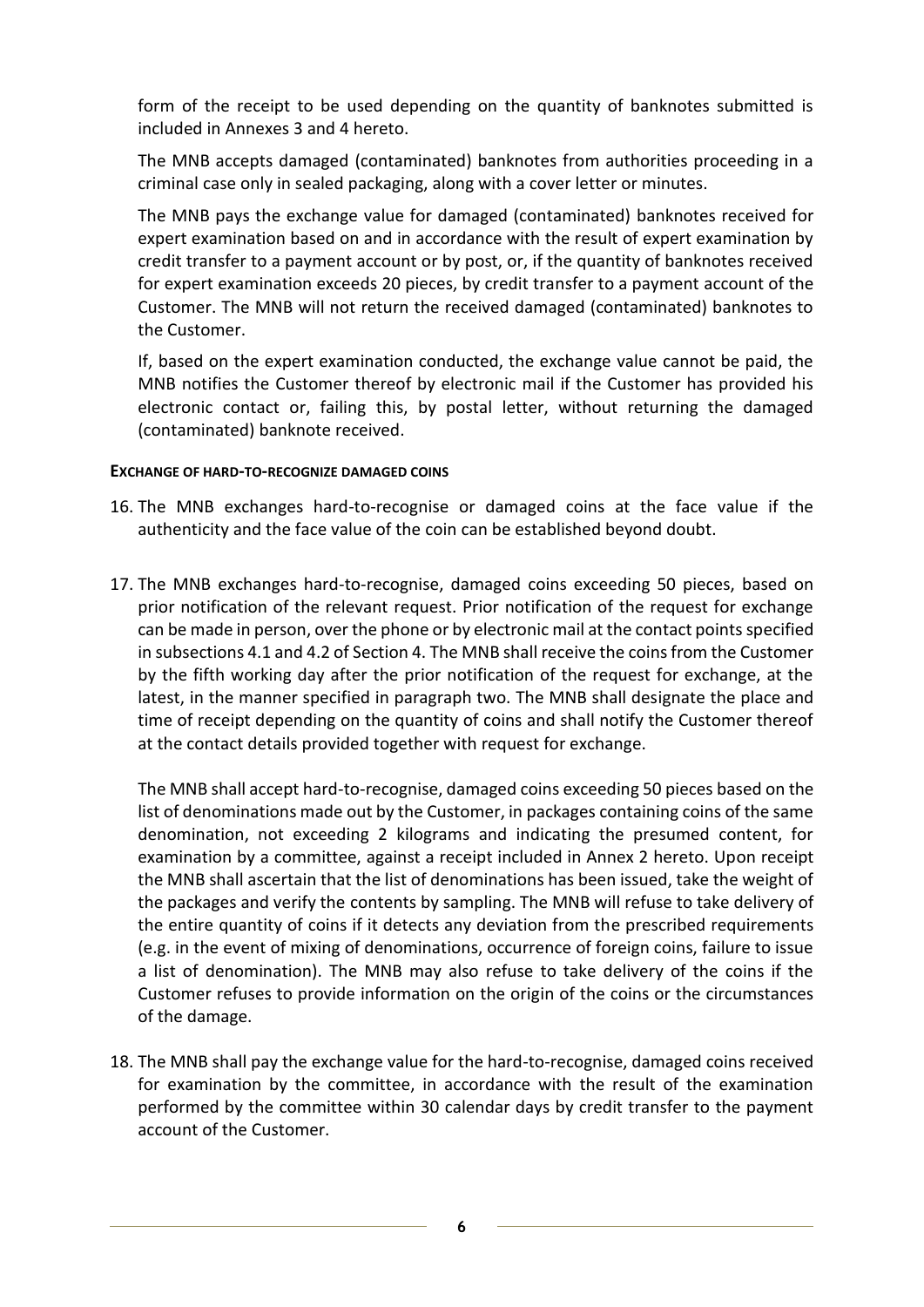### <span id="page-6-0"></span>**EXPERT EXAMINATION OF PRESUMABLY COUNTERFEIT BANKNOTES AND COINS**

- 19. The MNB shall always take over suspected counterfeit banknotes and coins, including foreign currency, for expert examination against a receipt. The form of the receipt to be used, depending on the quantity of suspected counterfeit banknotes and coins received, is included in Annexes 3 and 4 hereto.
- 20. The MNB carries out the examination of the legal tender taken over for currency expert examination within 30 calendar days.
- 21. The MNB will pay to the Customer the exchange value of forint banknotes and coins found genuine by the expert examination by credit transfer to a payment account or by post. When the quantity of banknotes received for expert examination exceeds 20 pieces, it will pay the exchange value by credit transfer to a payment account and shall not return the banknotes and coins sent for examination.
- 22. Foreign currencies found to be authentic as a result of the currency expert examination are returned by the MNB to the Customer by post.

The MNB is also entitled to hand over the foreign currency found to be authentic as a result of the currency expert examination to a proxy of the Customer. The provisions of Section 34 shall apply to the authorisation, provided, that the power of attorney or the declaration must be sent to the Cash Expert and Development Division of the MNB.

- 23. Banknotes and coins, including foreign currencies, found to be counterfeit by the currency expert examination are withdrawn by the MNB without any compensation paid.
- 24. The information related to banknotes and coins, including foreign currencies, found to be counterfeit by the currency expert examination and the outcome of the currency expert examination performed, is sent by the MNB to the competent local investigative authority based on the provisions of the agreement for cooperation in combating counterfeiting concluded with the National Police Headquarters.
- 25. The MNB notifies the Customer of the outcome of the expert examination by electronic mail if the Customer has provided his electronic contact or, failing this, by postal letter.

# <span id="page-6-1"></span>**EXCHANGE OF COMMEMORATIVE BANKNOTES AND COINS TO CIRCULATION BANKNOTES OR COINS AND CASHING OF RECEIPTS THAT ENTITLE THE HOLDER TO COMMEMORATIVE BANKNOTES**

- 26. The Hungarian Mint Ltd., acting on behalf of the MNB, exchanges commemorative banknotes and commemorative coins – except as provided for in Section 27 – qualifying as legal tender to banknotes and coins in circulation at face value, and redeems receipts entitling to commemorative banknotes (at the venue and during the opening hours defined in Section 5).
- 27. The Hungarian Mint Ltd, acting on behalf of the MNB, shall refer the Customer to the MNB if the condition of the commemorative banknote or coin intended to be exchanged differs from that at issue and there is a doubt about its genuineness. The MNB shall accept the commemorative banknotes or commemorative coins from the Customer against a receipt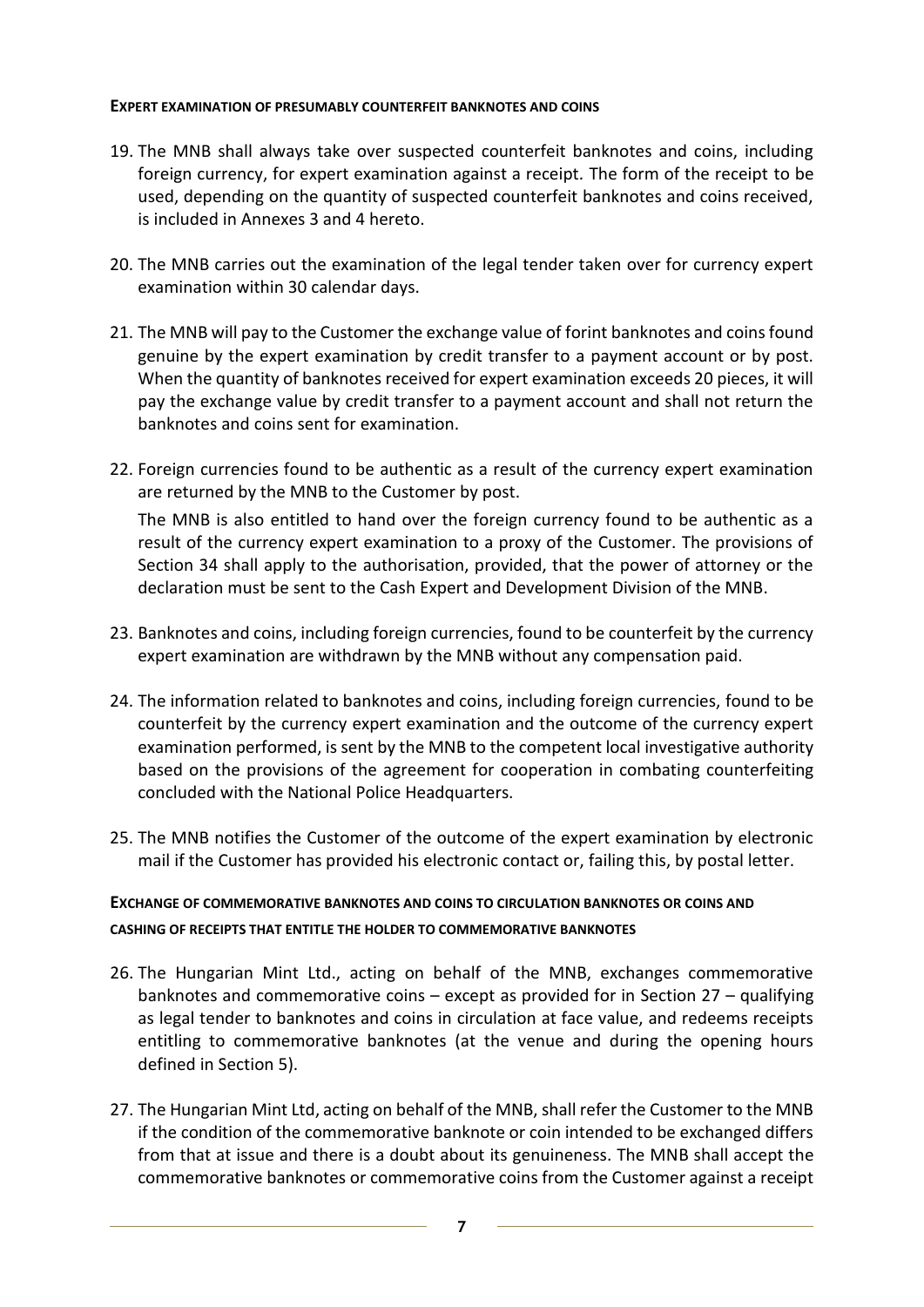for expert examination and shall pay the exchange value to the Customer based on the result of the expert examination to a payment account by credit transfer. The form of the receipt is in Annex 4 to these Business Terms and Conditions.

If, based on the expert examination conducted, the value cannot be refunded, the MNB notifies the Customer thereof by electronic mail if the Customer has provided his electronic contact or, failing this, by postal letter, without returning the commemorative coin or banknote received.

# <span id="page-7-0"></span>**EXCHANGE OF BANKNOTES AND COINS FIT FOR CIRCULATION TO COMMEMORATIVE VERSION OF CIRCULATION COINS**

28. The MNB determines the possibility and conditions of exchanging certain circulation coins to commemorative coins in an announcement published after the issuance of the commemorative version of the circulation coin. The MNB posts the announcement in its cashier premises and publishes it on its website.

# <span id="page-7-1"></span>III. MISCELLANEOUS PROVISIONS

- 29. The MNB carries out its cash transactions within the framework of the prevailing statutory regulations, particularly in conformity with the Civil Code, the Act on the Magyar Nemzeti Bank and the provisions of the statutory regulations governing the technical tasks related to the processing and distribution of banknotes and coins and their protection against counterfeiting as well as the prevention of and combating money laundering and terrorism financing.
- 30. The MNB shall not be liable for damage resulting from unavoidable reasons beyond the MNB's control, following in particular from acts of God, domestic or foreign statutory legislative regulations, regulatory provisions or epidemiological measures, refusal or late granting of necessary official permits or approvals, delayed submission or lack of other necessary documents or inaccurate data supply.
- 31. The MNB shall treat as banking secret all the information that comes to its knowledge concerning the Customer in the course of the cash transactions conducted by it under these Business Terms and Conditions and disclose it, with the exception of cases regulated in separate statutory regulations, to third persons only if authorised to do so by the Customer in a public document or a private document with full probative force precisely defining the scope of the bank secrets that can be disclosed in respect of the Customer.
- 32. The MNB shall process personal data coming to its knowledge in the course of the cash transactions falling within the scope of these Business Terms and Conditions in accordance with Annex 6 to these Business Terms and Conditions.
- 33. [Customers may submit complaints and other comments regarding the cash transactions](#page-17-0)  [performed by the MNB orally or in writing. The form for submitting complaints and other](#page-17-0)  [comments and recording complaints lodged orally is included in Annex 5 to these Business](#page-17-0)  [Terms and conditions.](#page-17-0)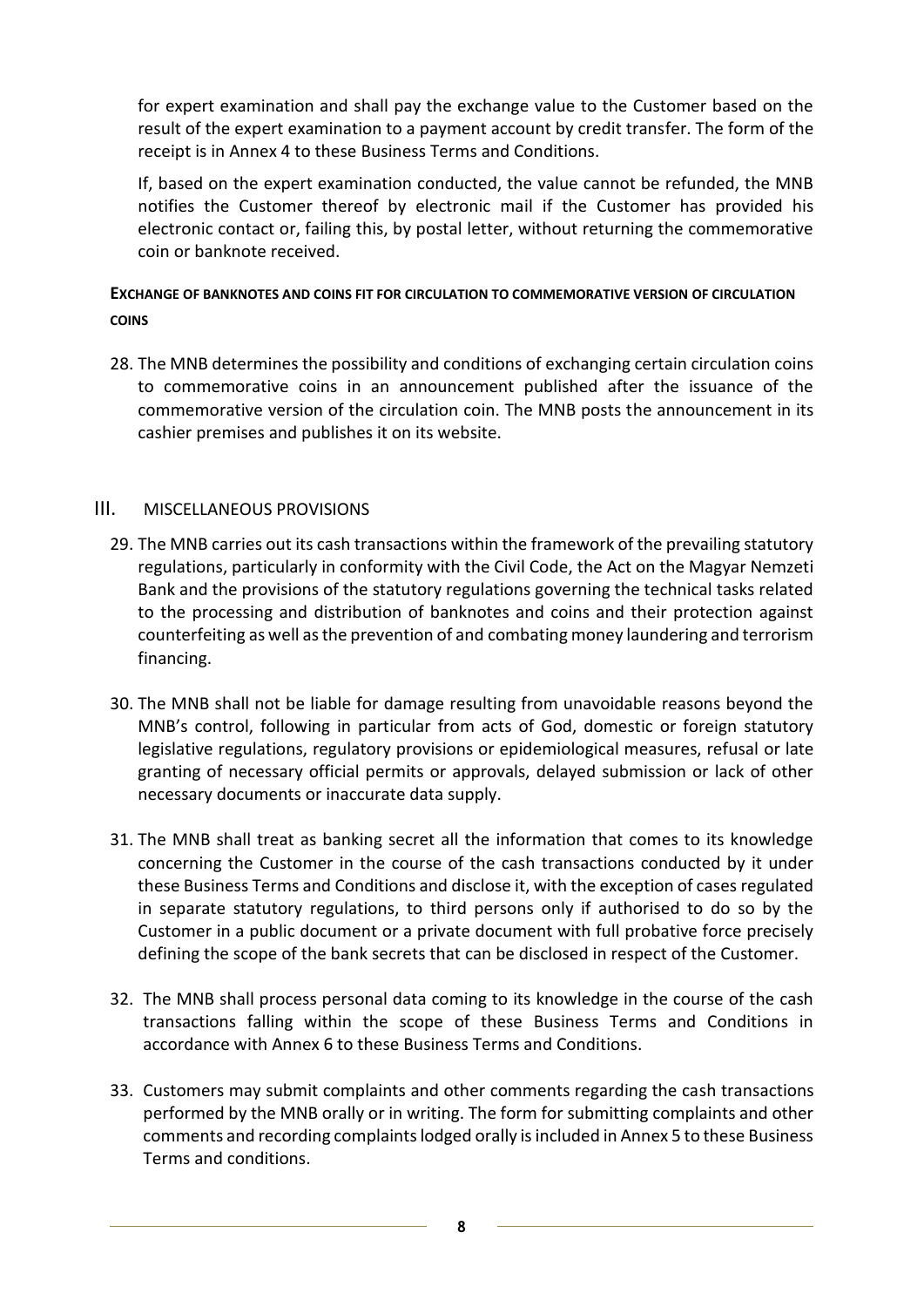The MNB investigates the Customer's complaint within the shortest time possible, but not later than within 15 calendar days of the receipt of the complaint by the MNB. In justified cases, this time limit may be extended by up to 30 calendar days.

The MNB informs the Customer in writing about the extension of the time limit for processing the complaint, its decision concerning the Customer's complaint and the measures taken or omitted.

- 34. The Customer's proxies may also act on behalf of the Customer before the MNB in connection with cash transactions concerning the Customer. Customers are obliged to notify the MNB about the names of those acting on their behalf, as well as any changes therein in the form of a power of attorney drawn up in a public document or a private document with full probative force in the case of natural persons or in the form of a declaration signed by the person(s) entitled to represent the organisation in the case of legal entities or organisations without legal personality. In addition to the names of the persons indicated in the power of attorney or declaration, the numbers of their identity cards also must be provided. In the case of foreign nationals, the number of an official document, containing the name, the place and date of birth, the proxy's photo and signature, suitable for identifying the person acting on behalf of the Customer must be provided.
- 35. Customers are directly and fully liable for the person(s) acting on their behalf.
- 36. If suspicion of crime arises in connection with legal tenders submitted to the MNB within the framework of initiating a cash transaction under these Business Terms and Conditions, the MNB is entitled to withhold the payment of the value until the investigation by the law enforcement agencies is closed.

In the above case, the MNB takes over the legal tender in exchange for a receipt, with the simultaneous identification of the Customer. Where the circumstances of the damage are confirmed by official minutes, this document must also be attached to the receipt.

The MNB pays the value of the legal tenders after the law enforcement agencies have closed the investigation only if the law enforcement agency acting in the matter allows doing so.

If, authority that conducted the criminal proceedings prohibits the payment of the exchange value, the MNB notifies the Customer thereof by electronic mail if the Customer has provided his electronic contact or by postal letter.

- 37. If, in the case of payment instruments received from the Customer against a receipt under these Business Terms and Conditions, credit transfer to a payment account is not the sole method of paying the exchange value, the MNB shall pay the exchange value  $-$  in accordance with the Customer's instruction – by credit transfer to a payment account (it is mandatory to provide the payment account number) or  $-$  in accordance with the prevailing general contractual terms of the Hungarian Post Ltd. – by post. A foreign payment account may also be specified for the payment of the exchange value by credit transfer.
- 38. If the cash transaction falling within the scope of these Business Terms and Conditions is initiated by the Customer by post, the MNB pays the value of the banknotes and coins sent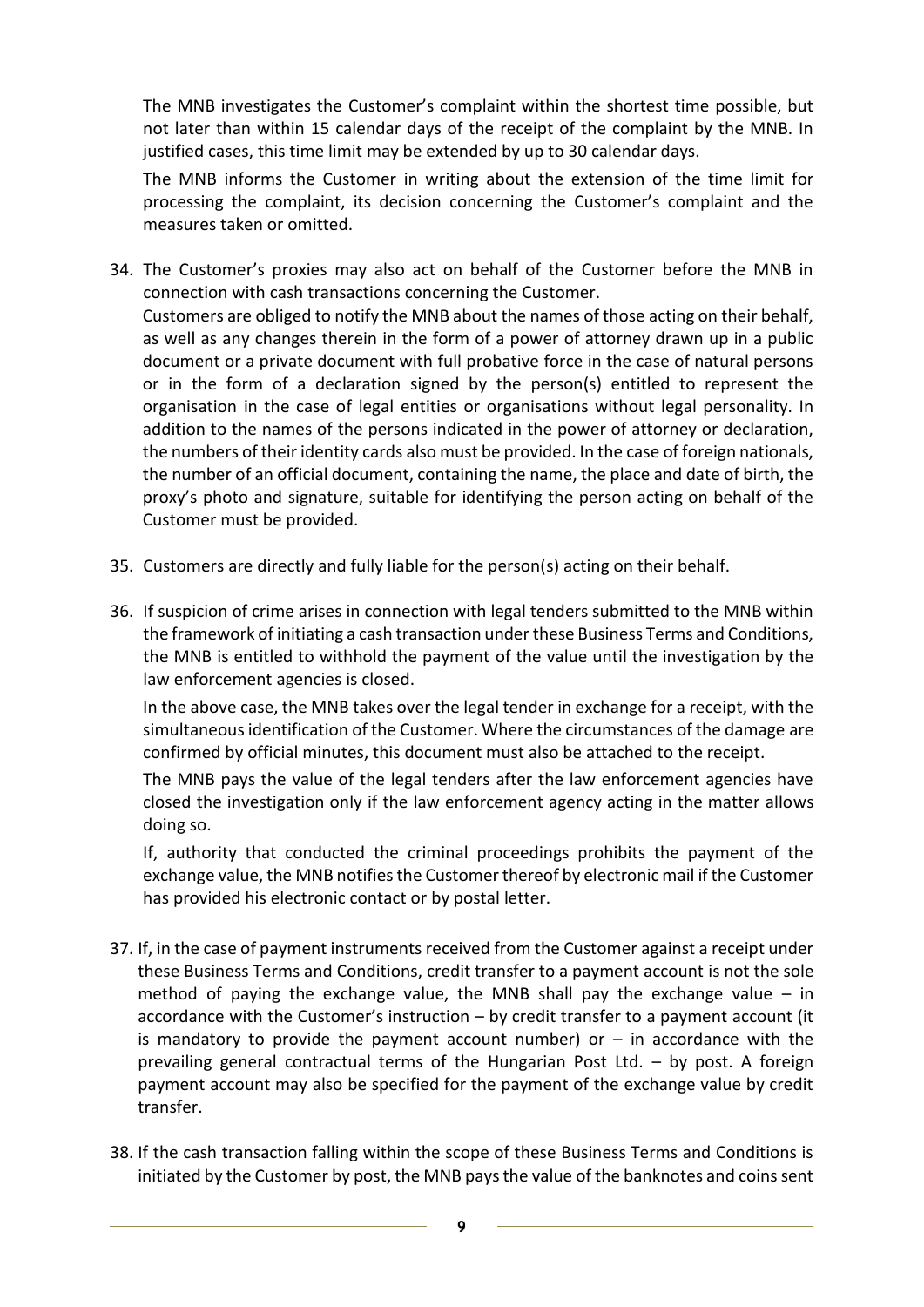by the Customer in a letter and, in the case of banknotes and coins withdrawn from circulation, posted on the day of the exchange deadline, or if the exchange deadline falls on a public holiday, on the first working day following the exchange deadline, at the latest, in accordance with the Customer's payment instructions by transfer to a payment account (provision of the payment account number is mandatory) or  $-$  in by post  $-$  in accordance with the prevailing general contractual terms of the Hungarian Post Ltd. (if the Customer does not provide a bank account number). A foreign payment account may also be specified for the payment of the exchange value by credit transfer.

# <span id="page-9-0"></span>IV. CLOSING PROVISIONS

- 39. These Business terms and conditions enter into force on 1 March 2022.
- 40 The MNB posts these Business terms and conditions in its cashier premises and publishes it on its website. The MNB may change these Business Terms and Conditions unilaterally. The MNB posts any amendments to these Business Terms and Conditions and publishes them on its website 15 calendar days prior to their entering into force.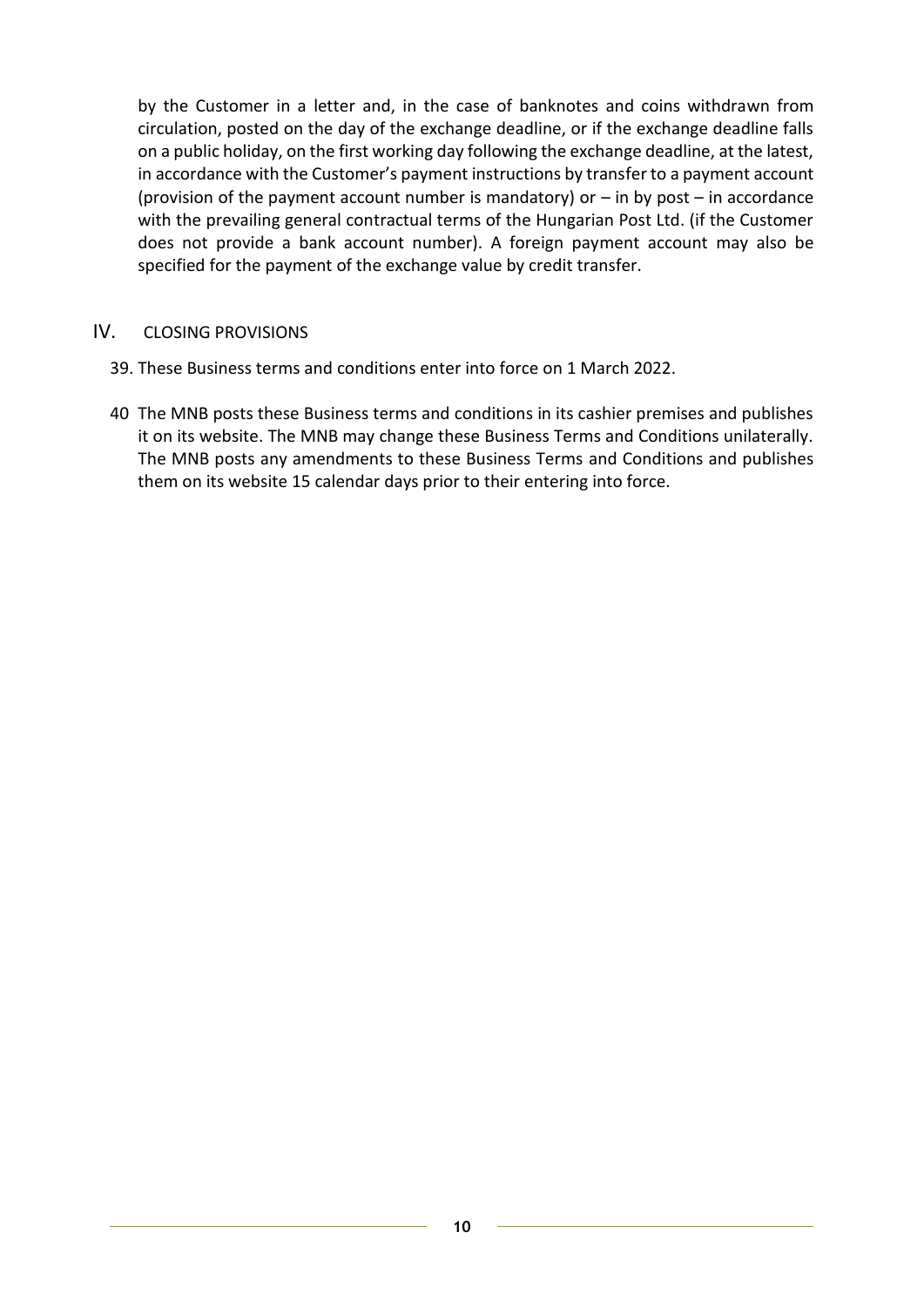# <span id="page-10-0"></span>FOR RETAIL CUSTOMERS BUSINESS TERMS AND CONDITIONS FOR CASH TRANSACTIONS CARRIED OUT **ANNEX 1 TO THE BUSINESS TERMS AND CONDITIONS**

### DEFINITIONS

For the purpose of these Business Terms and Conditions:

**banknotes and coins:** Forint banknotes and Forint coins in circulation issued by the MNB, as well as Forint banknotes and Forint coins withdrawn from circulation, but still exchangeable to legal tender, including commemorative banknotes and commemorative coins;

**commemorative coins:** a forint coin issued and put into circulation by the MNB, the primary function of which is not to be used for cash payments, but to convey historical and cultural values, to draw public attention to these values, to disseminate knowledge and to commemorate or pay tribute to the person, event or significant anniversary commemorated on it;

**circulation coins:** forint coins issued by the MNB to be used for payments to be settled by cash;

**commemorative versions of circulation coins:** a circulation coin issued not only for the purpose of cash payments, but also to commemorate an event or anniversary of major social, national or universal importance and to draw public attention to such values;

**banknotes and coins withdrawn from circulation:** banknotes and coins that do not qualify as legal tender as defined in the MNB's announcement (hereinafter: MNB announcement) published before 1 May 2004 or in an MNB decree;

**banknotes and coins withdrawn from circulation exchangeable to legal tender:** banknotes and coins that can be exchanged to legal tender in the period between the withdrawal deadline and the exchange deadline;

**withdrawal deadline:** date determined in an MNB announcement or an MNB decree starting from which banknotes and coins withdrawn from circulation cease to be legal tender;

**exchange deadline:** date, determined in an MNB announcement or in a manner allowing for the deadlines set forth in Section 23 (3) of Act CXXXIX of 2013 on the Magyar Nemzeti Bank, until which banknotes and coins withdrawn from circulation can be exchanged to legal tender at the MNB;

**incomplete banknote:** banknote (with an incomplete surface) that is unfit for circulation according to Sections 4.5 and 4.6 of Schedule 1 to the MNB Decree on the processing and distribution of banknotes and the technical tasks relating to the protection of banknotes against counterfeiting;

**presumably counterfeit banknotes and coins:** banknotes and coins, whether qualifying as a legal tender or already withdrawn from circulation, the authenticity of which is doubtful;

**receipt that entitles its holder to commemorative banknotes:** a document that confirms the payment, in a post office prior to the date of issue, of the value of a commemorative banknote with a face value of 2000 Forints issued by MNB announcement No. 6/2000. (MK 71.), which entitles its holder to receive the commemorative banknote.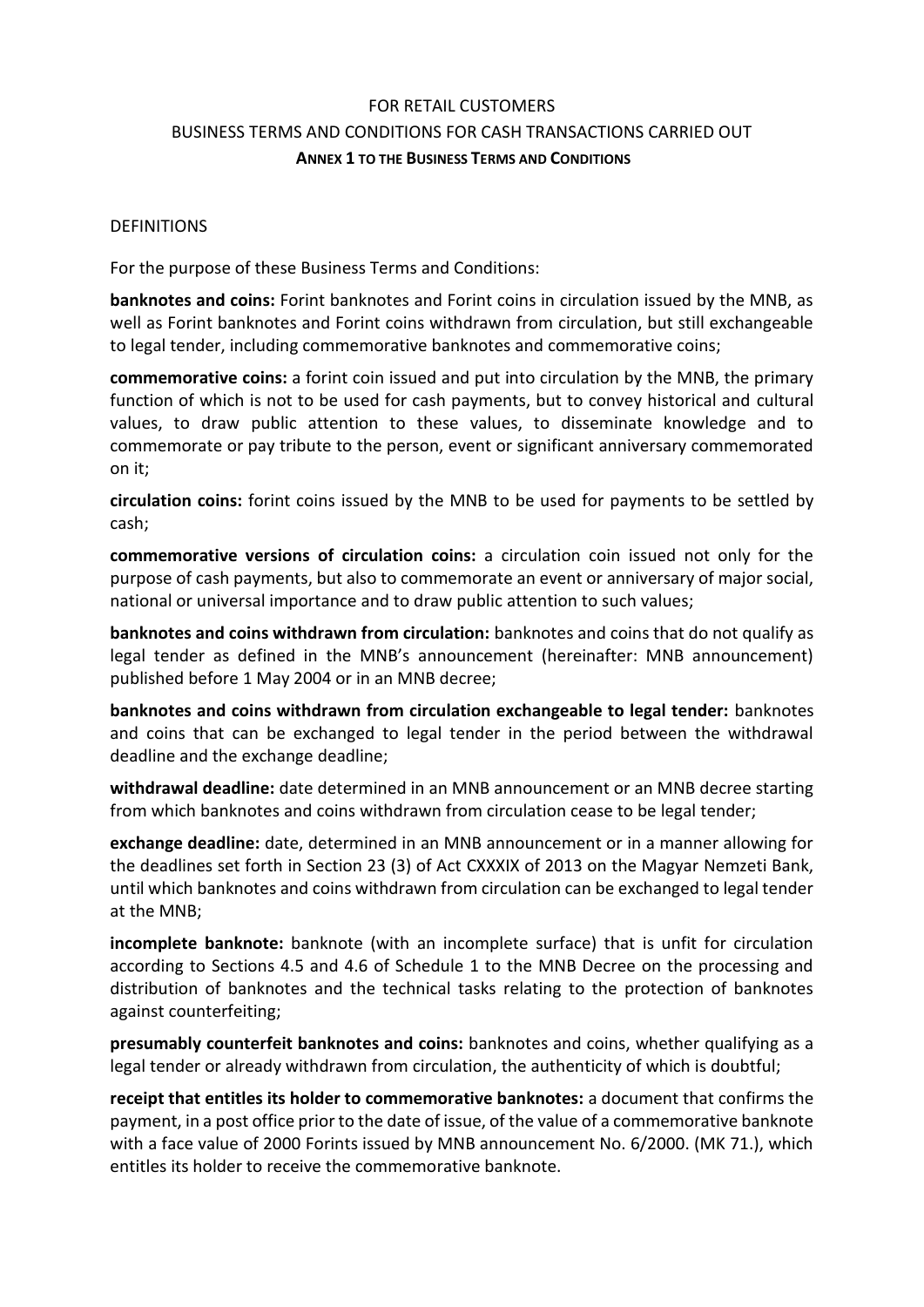## <span id="page-11-0"></span>FOR RETAIL CUSTOMERS BUSINESS TERMS AND CONDITIONS FOR CASH TRANSACTIONS CARRIED OUT **ANNEX 2 TO THE BUSINESS TERMS AND CONDITIONS**

#### R E C E I P T

# **Of the takeover of banknotes and coins for committee examination**

#### **1. Customer's data**

#### **2. Transaction type<sup>2</sup>**

| Description of the transaction                                                               | <b>Select transaction</b> |
|----------------------------------------------------------------------------------------------|---------------------------|
| Exchange of banknotes withdrawn from circulation (over 50 pieces)                            |                           |
| Exchange of coins withdrawn from circulation (over 100 pieces)                               |                           |
| Exchange of hard-to-recognize, incomplete or otherwise damaged<br>banknotes (over 20 pieces) |                           |
| Exchange of hard-to-recognize damaged coins (over 50 pieces)                                 |                           |

#### **3. Data on legal tenders**

| <b>Denomination</b> | Presumed<br>quantity<br>(pieces) | Presumed<br>value<br>(HUF) | <b>Denomination</b> | Presumed<br>quantity<br>(pieces) | <b>Presumed</b><br>value<br>(HUF) |
|---------------------|----------------------------------|----------------------------|---------------------|----------------------------------|-----------------------------------|
| 20,000              |                                  |                            | 200                 |                                  |                                   |
| 10,000              |                                  |                            | 100                 |                                  |                                   |
| 5,000               |                                  |                            | 50                  |                                  |                                   |
| 2,000               |                                  |                            | 20                  |                                  |                                   |
| 1,000               |                                  |                            | 10                  |                                  |                                   |
| 500                 |                                  |                            | 5                   |                                  |                                   |
| 200                 |                                  |                            |                     |                                  |                                   |
| Total:              |                                  |                            | Total:              |                                  |                                   |

 $1$  The data of the representative must be provided where the customer is legal entity or an entity without legal personality and when the natural person customer is not acting in person but through a representative.

 $^2$  To be indicated by an x in the blank field next to the title the transaction, as appropriate for the respective transaction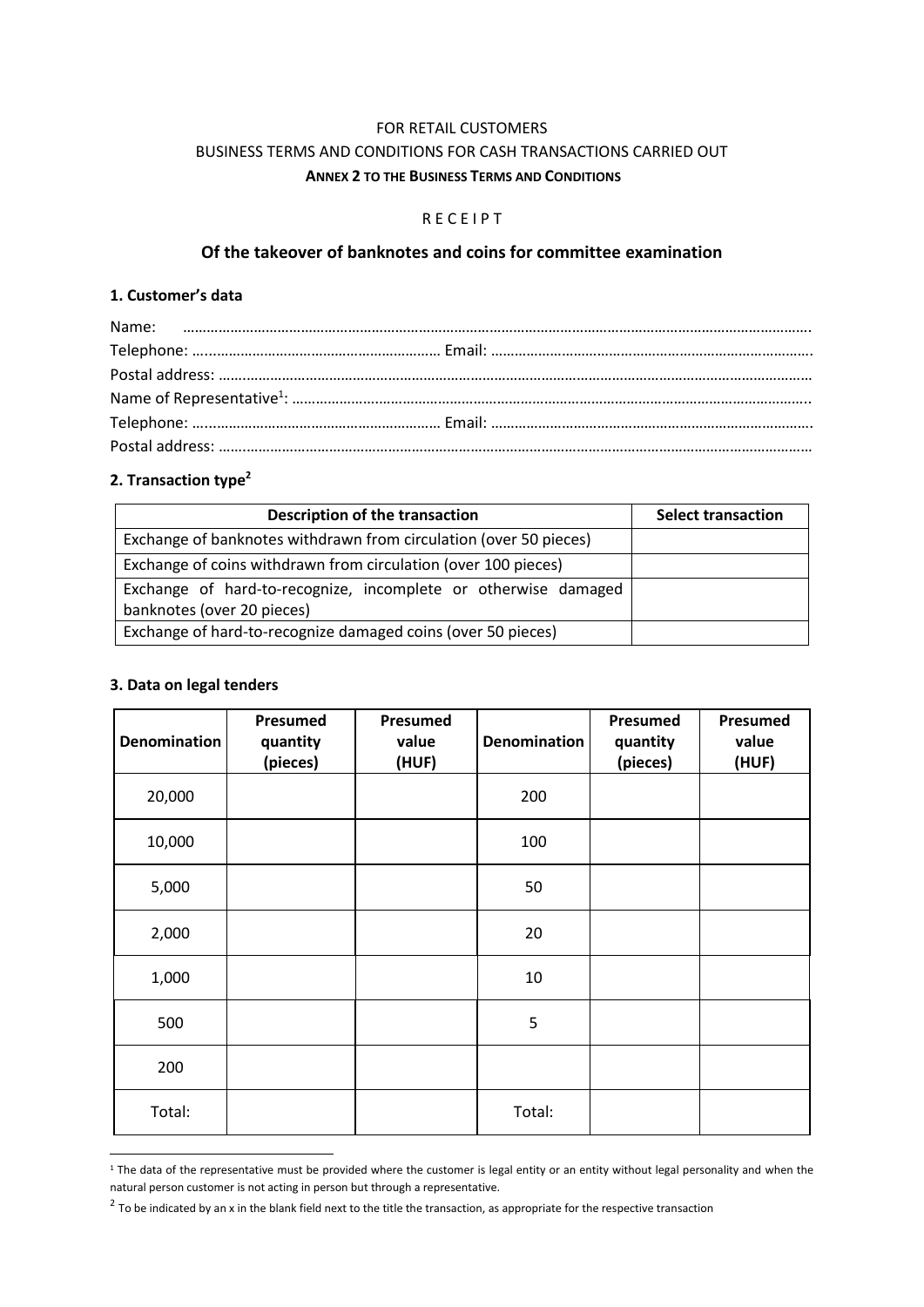Customer's (representative's) disclosure regarding the banknote(s) and coin(s), their origin and the circumstances of the damage:

………………………………………………………………………………………………………………………….………………………………… ………………………………………………………………….………………………………………………………………………………………… ……………………………………………………………………………………………………………………….…………………………………… ……………………………………………………………………………………………………………………….……………………………………

Number and date of minutes or official certificate, if available:

…………………………………………………………………………………………………………………………………………………………….

### **4. Customer's declarations regarding the transaction**

I accept the result of the examination of the delivered currency by the committee.

Please transfer the value of the legal tender(s) to the following payment account ([If the amount is to be transferred to a domestic account please provide the name of the service provider managing the payment account and the number of the payment account. If the amount is to be transferred to a foreign account please provide the IBAN and the SWIFT BIC and the currency of the account (EUR, USD, GBP)]:

…………………………………………………………………………………………………………………………………………………………….

I received a copy of the receipt today.

I have come to know the information on the processing of my personal data under the Business Terms and Conditions for cash transactions carried out for retail customers.

Budapest, …………….……………………….

……………………….………………………………………….

Customer (Representative)

For the purpose of the transaction specified in Section 2, I have received the currency specified in Section 3.

The MNB will carry out the committee examination within 30 calendar days, and, depending on the outcome of the committee examination, pay the value of the legal tenders received by transferring the amount to the payment account specified by the Customer. If the payment of the exchange value fails, the MNB will notify the Customer by e-mail sent to the e-mail address specified in Section 1, or by post if no e-mail address is provided.

Budapest, …………………………..

………………………….……………………………….

Cashier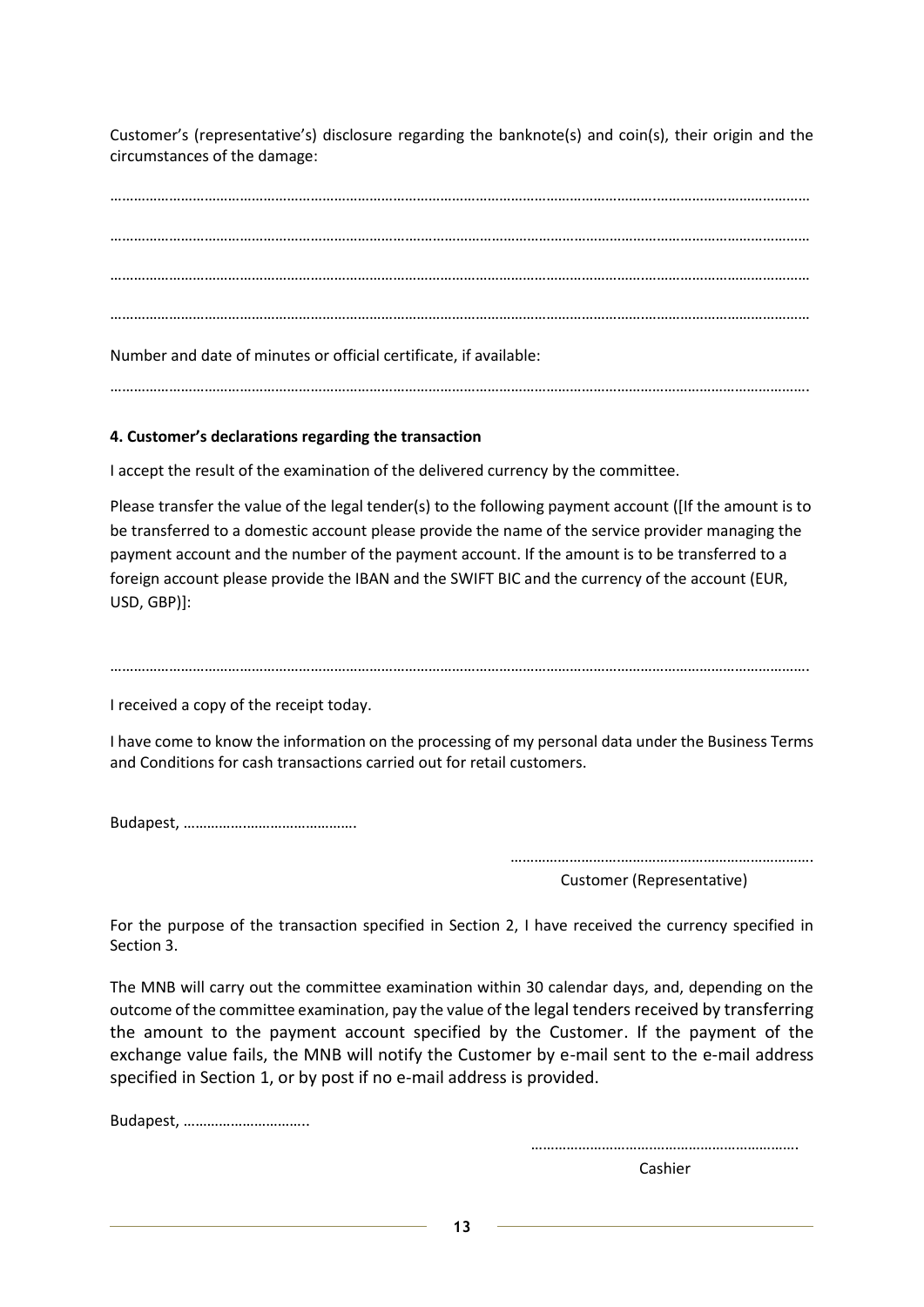#### FOR RETAIL CUSTOMERS

### <span id="page-13-1"></span>BUSINESS TERMS AND CONDITIONS FOR CASH TRANSACTIONS CARRIED OUT **ANNEX 3 TO THE BUSINESS TERMS AND CONDITIONS**

#### R E C E I P T

### <span id="page-13-0"></span>**Of the takeover of up to 20 banknotes or coins**

#### **1. Customer's data**

### **2. Transaction type<sup>3</sup>**

| Description of the transaction                                    | <b>Select transaction</b> |
|-------------------------------------------------------------------|---------------------------|
| Expert examination of presumably counterfeit banknotes and coins  |                           |
| Expert examination of hard-to-recognize, incomplete or otherwise  |                           |
| damaged banknotes                                                 |                           |
| Withdrawal and destruction of incomplete banknotes with a surface |                           |
| area not exceeding 50 percent                                     |                           |
| Expert examination of hard-to-recognize damaged coins             |                           |

### **3. Data on legal tenders**

|   | Currency | Banknote/coins   Denomination | Number | Sequence number<br>(in the case of<br>banknotes) | Year of<br>issue |
|---|----------|-------------------------------|--------|--------------------------------------------------|------------------|
|   |          |                               |        |                                                  |                  |
| 2 |          |                               |        |                                                  |                  |
| 3 |          |                               |        |                                                  |                  |
| 4 |          |                               |        |                                                  |                  |
| 5 |          |                               |        |                                                  |                  |

<sup>&</sup>lt;sup>1</sup> Providing this data is optional.

<sup>&</sup>lt;sup>2</sup> The data of the representative must be provided where the customer is a legal entity, an entity without legal personality or if the natural person customer is not acting in person, but through a representative.

<sup>&</sup>lt;sup>3</sup> To be indicated by an x in the blank field next to the title of the transaction, in accordance with the actual content of the transaction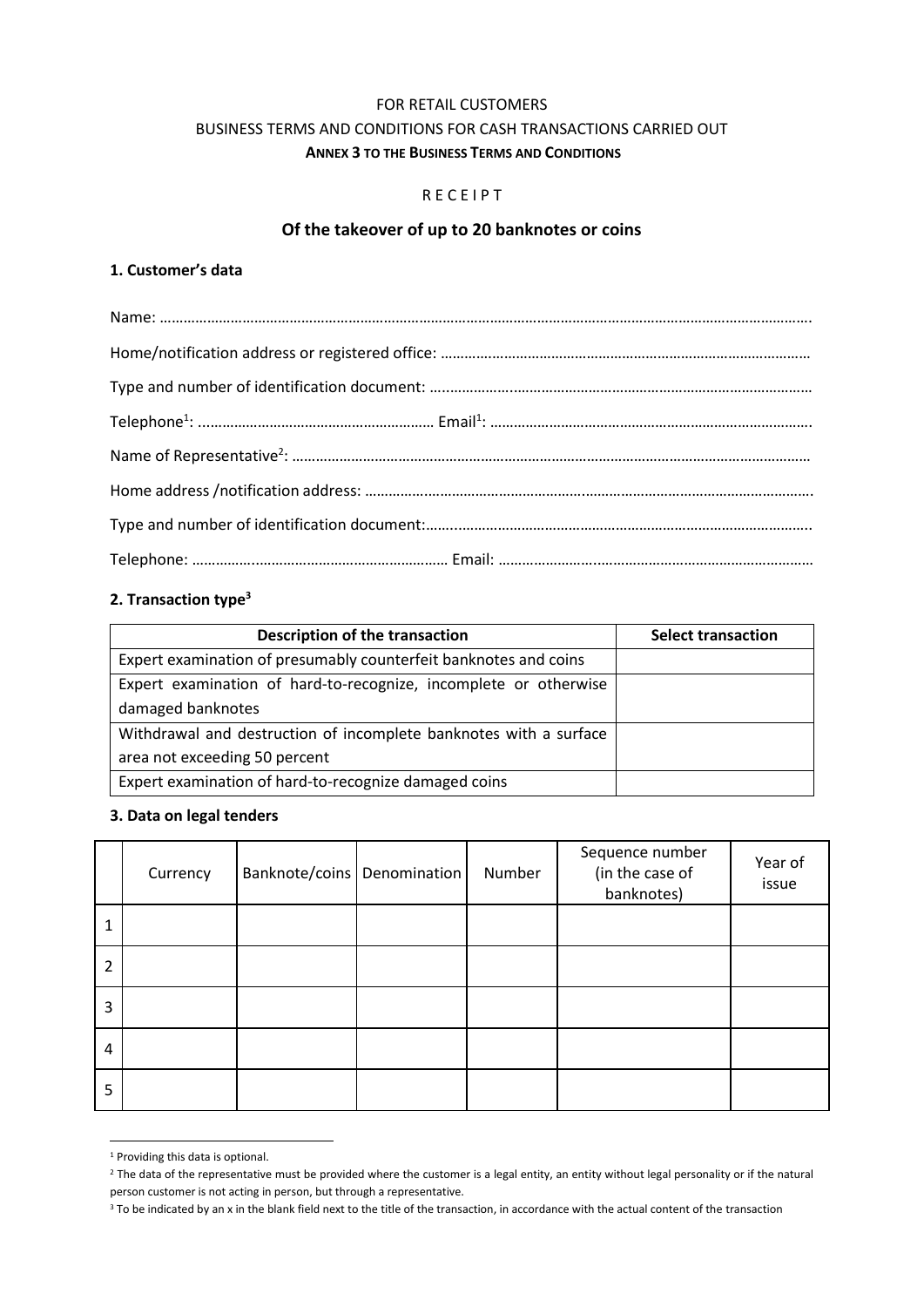Customer's (representative's) disclosure regarding the banknote(s) and coin(s), their origin and the circumstances of the damage:

………………………………………………………………………………………………………………………….………………………………… ………………………………………………………………….………………………………………………………………………………………… ……………………………………………………………………………………………………………………….…………………………………… ……………………………………………………………………………………………………………………….……………………………………

Number and date of minutes or official certificate, if available:

…………………………………………………………………………………………………………………………………………………………….

# **4. Customer's declarations regarding the transaction**

I accept the result of the examination of the delivered currency performed by the currency expert.

Please transfer the value of the legal tender(s) to the following payment account ([If the amount is to be transferred to a domestic account please provide the name of the service provider managing the payment account and the number of the payment account. If the amount is to be transferred to a foreign account please provide the IBAN and the SWIFT BIC and the currency of the account (EUR, USD, GBP)]:

### …………………………………………………………………………………………………………………………………………………………….

I received a copy of the receipt today.

I have come to know the information on the processing of my personal data under the Business Terms and Conditions for cash transactions carried out for retail customers.

Budapest, ……………………….……………………….

……………………….………………………………………….

Customer (Representative)

For the purpose of the transaction specified in Section 2, I have received the currency specified in Section 3.

The MNB will carry out the expert examination within 30 calendar days, and, depending on the outcome of the expert examination, pay the value of the legal tenders received in the way indicated by the Customer in this receipt. If based on the result the examination by the currency expert no payment of the exchange value can be made, the MNB will notify the Customer (Representative) by email sent to the e-mail address specified in Section 1, or by post if no e-mail address is provided.

Budapest, …………………...…………………………..

………………………….……………………………….

Cashier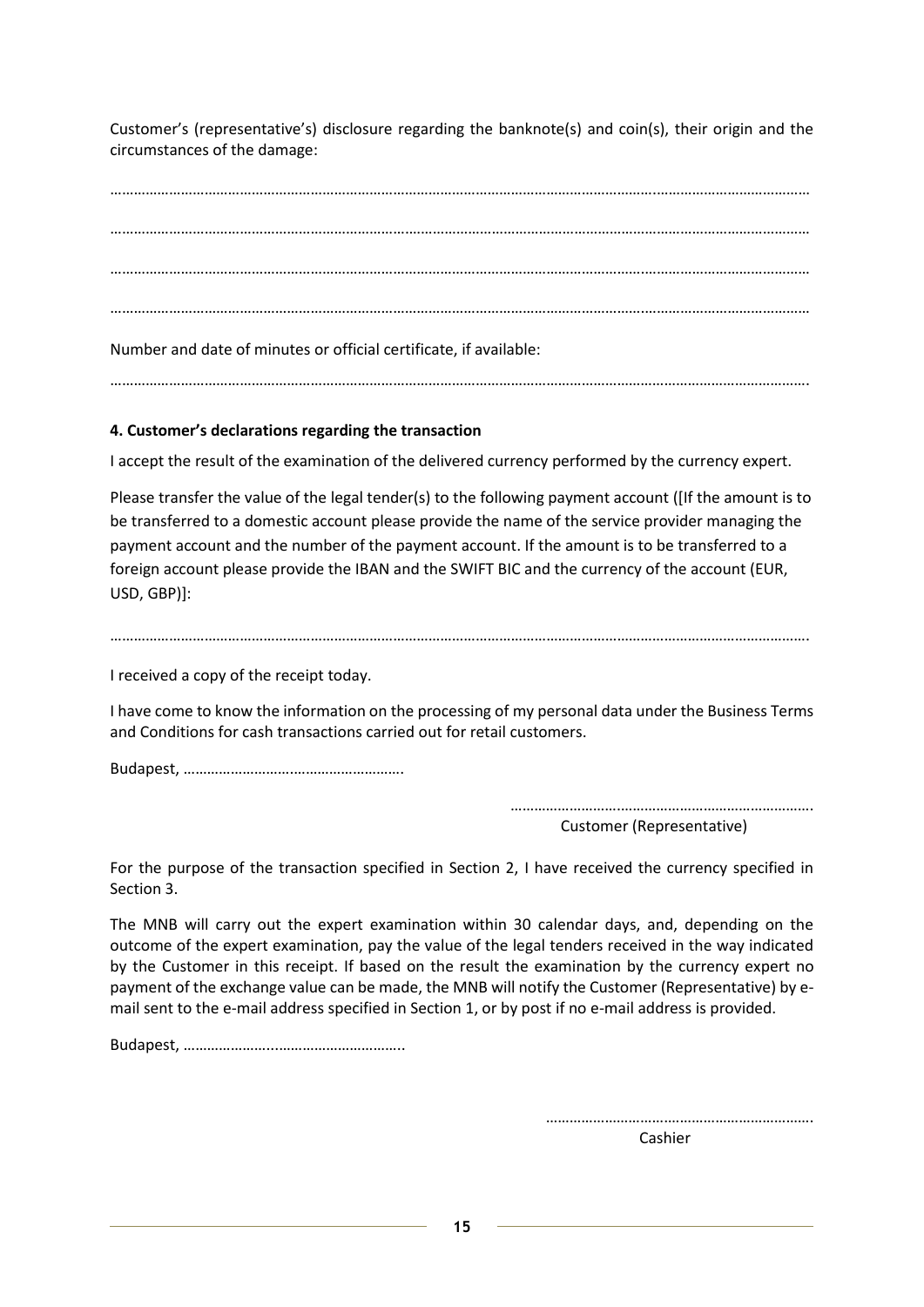## FOR RETAIL CUSTOMERS

# BUSINESS TERMS AND CONDITIONS FOR CASH TRANSACTIONS CARRIED OUT

<span id="page-15-0"></span>**ANNEX 4 TO THE BUSINESS TERMS AND CONDITIONS**

### R E C E I P T

### **of the takeover of over 20 banknotes and coins or commemorative banknotes and coins**

#### **1. Customer's data**

### **2. Transaction type<sup>3</sup>**

| Description of the transaction                                         | <b>Select transaction</b> |
|------------------------------------------------------------------------|---------------------------|
| Expert examination of presumably counterfeit banknotes and coins       |                           |
| Expert examination of hard-to-recognize, incomplete or otherwise       |                           |
| damaged banknotes                                                      |                           |
| Withdrawal and destruction of incomplete banknotes with a surface area |                           |
| not exceeding 50 percent                                               |                           |
| Expert examination of hard-to-recognize damaged coins                  |                           |
| Expert examination of commemorative banknotes and coins                |                           |

#### **3. Data on legal tenders**

|   | Currency | Banknote/coins   Denomination | Number | Sequence number<br>(in the case of<br>banknotes) | Year of issue |
|---|----------|-------------------------------|--------|--------------------------------------------------|---------------|
|   |          |                               |        |                                                  |               |
| 2 |          |                               |        |                                                  |               |
| 3 |          |                               |        |                                                  |               |
| 4 |          |                               |        |                                                  |               |
| 5 |          |                               |        |                                                  |               |

<sup>1</sup> Providing this data is optional.

 $2$  The data of the representative must be provided where the customer is a legal entity, an entity without legal personality or if the natural person customer is not acting in person, but through a representative.

<sup>&</sup>lt;sup>3</sup> To be indicated by an x in the blank field next to the title of the transaction, in accordance with the actual content of the transaction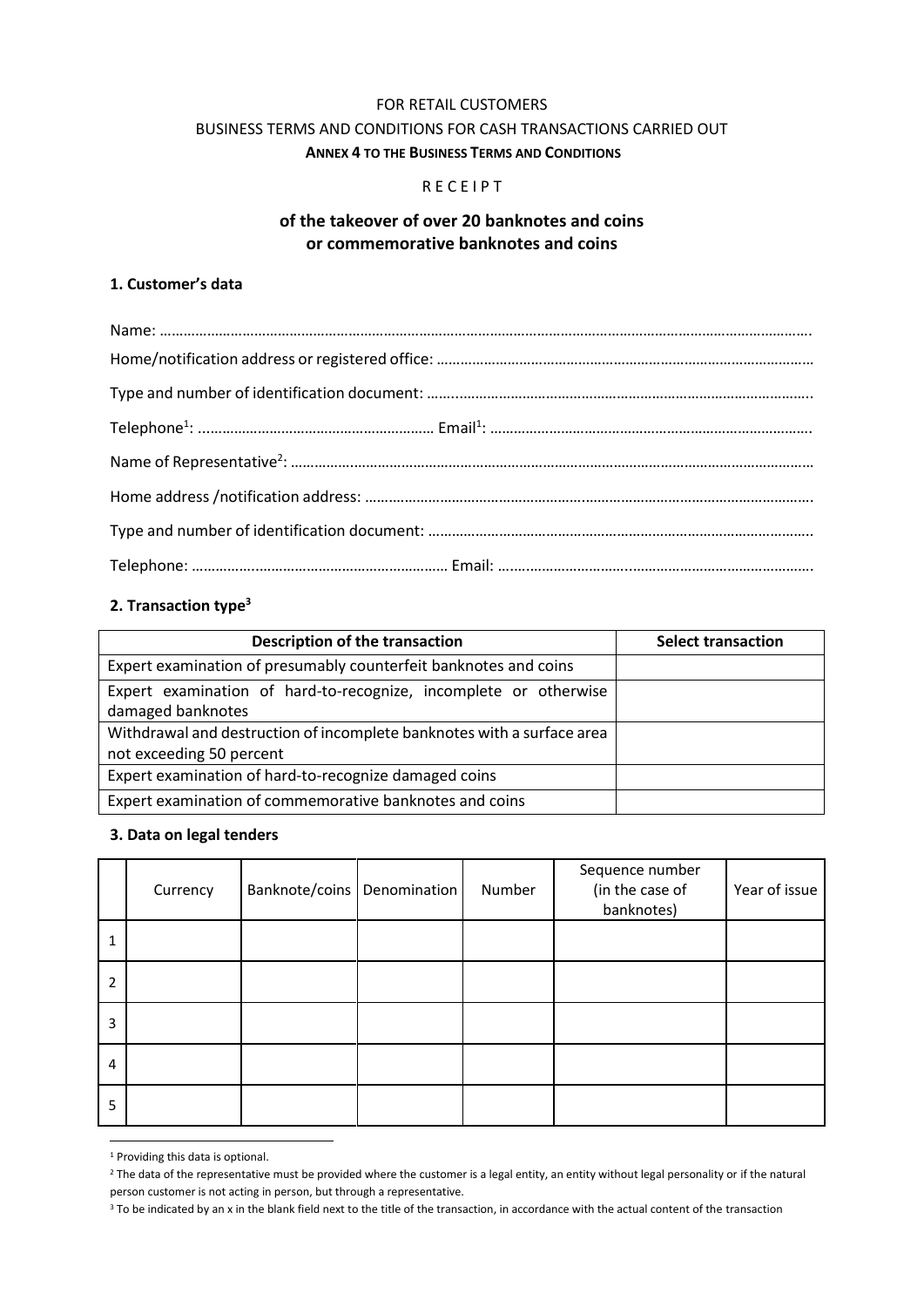Customer's (representative's) disclosure regarding the banknote(s) and coin(s), their origin and the circumstances of the damage:

………………………………………………………………………………………………………………………….………………………………… ………………………………………………………………….………………………………………………………………………………………… ……………………………………………………………………………………………………………………….……………………………………

Number and date of minutes or official certificate, if available:

# …………………………………………………………………………………………………………………………………………………………….

# **4. Customer's declarations regarding the transaction**

I accept the result of the examination of the delivered currency performed by the currency expert.

Please transfer the value of the legal tender(s) to the following payment account ([If the amount is to be transferred to a domestic account please provide the name of the service provider managing the payment account and the number of the payment account. If the amount is to be transferred to a foreign account please provide the IBAN and the SWIFT BIC and the currency of the account (EUR, USD, GBP)]:

#### …………..……………………………………………………………………………………………………………………………………………….

I received a copy of the receipt today.

I have come to know the information on the processing of my personal data under the Business Terms and Conditions for cash transactions carried out for retail customers.

Budapest, …………….……………………….

……………………….………………………………………….

Customer (Representative)

I have accepted the currency specified in Section 3 the purpose of the transaction specified in Section 2.

The MNB will carry out the expert examination within 30 calendar days, and, depending on the outcome of the expert examination, pay the value of the legal tenders received by transferring the amount to the payment account specified by the Customer. If based on the result the examination by the currency expert no payment of the exchange value can be made, the MNB will notify the Customer (Representative) by e-mail sent to the e-mail address specified in Section 1, or by post if no e-mail address is provided.

Budapest, …………………………..

………………………….……………………………….

Cashier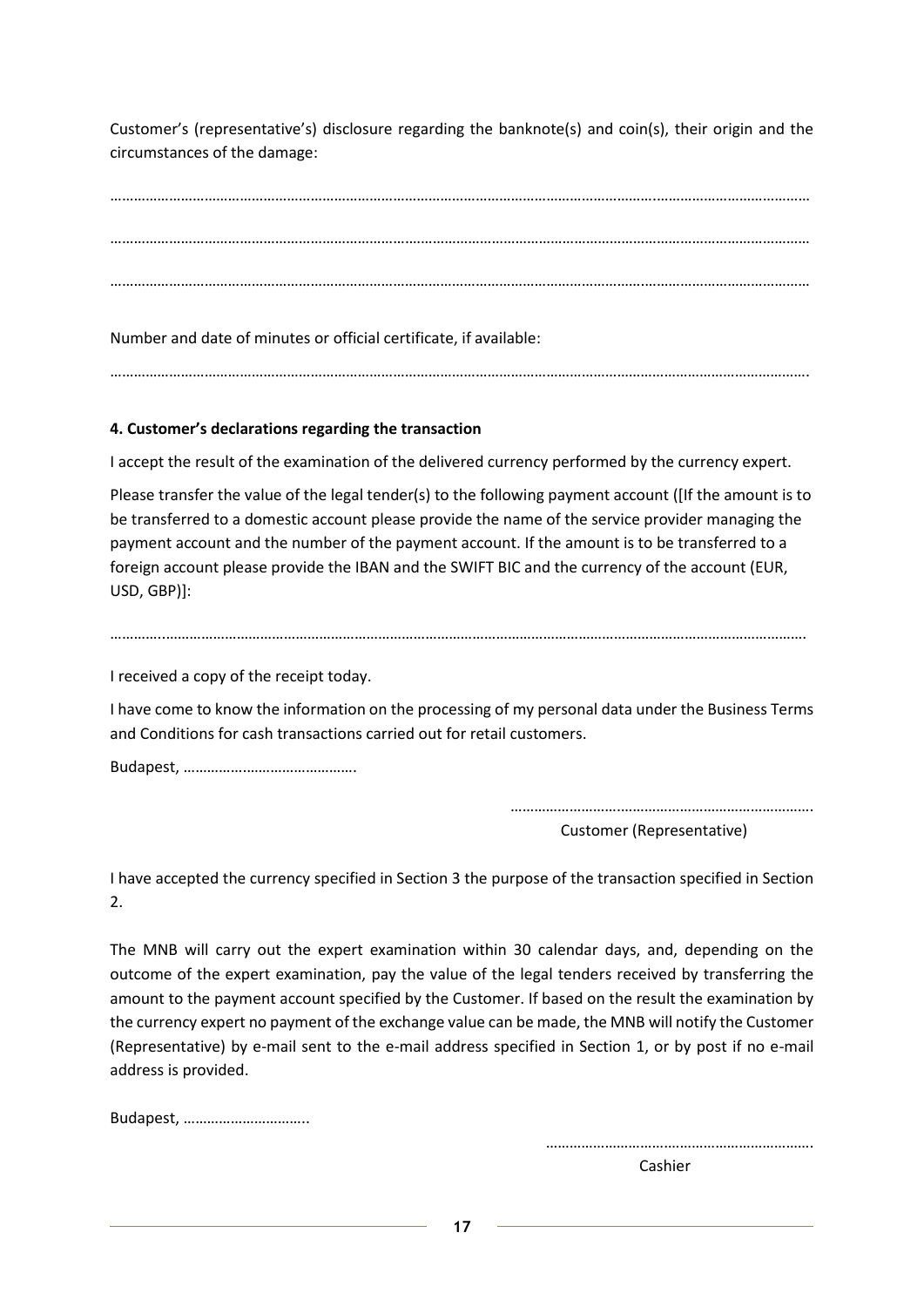# <span id="page-17-0"></span>FOR RETAIL CUSTOMERS BUSINESS TERMS AND CONDITIONS FOR CASH TRANSACTIONS CARRIED OUT **ANNEX 5 TO THE BUSINESS TERMS AND CONDITIONS**

### CUSTOMER SERVICE DATA SHEET

For submitting complaints and other comments<sup>1</sup>

Number:

### Customer's data:

| Complaints or other comments, description of the circumstances of the case:         |
|-------------------------------------------------------------------------------------|
|                                                                                     |
|                                                                                     |
|                                                                                     |
|                                                                                     |
|                                                                                     |
| Relevant documents attached:                                                        |
|                                                                                     |
|                                                                                     |
| I have come to know the information on the processing of my personal data under the |

Business Terms and Conditions for cash transactions carried out for retail customers.

Budapest, ……………………….……….

………………………………… Customer (Representative)

- <sup>1</sup> Underline as appropriate.
- <sup>2</sup> Providing this data is optional.

<sup>&</sup>lt;sup>3</sup> Providing this data is optional.

<sup>4</sup> To be provided if the Customers submits his complaint or make other comments through his authorised representative.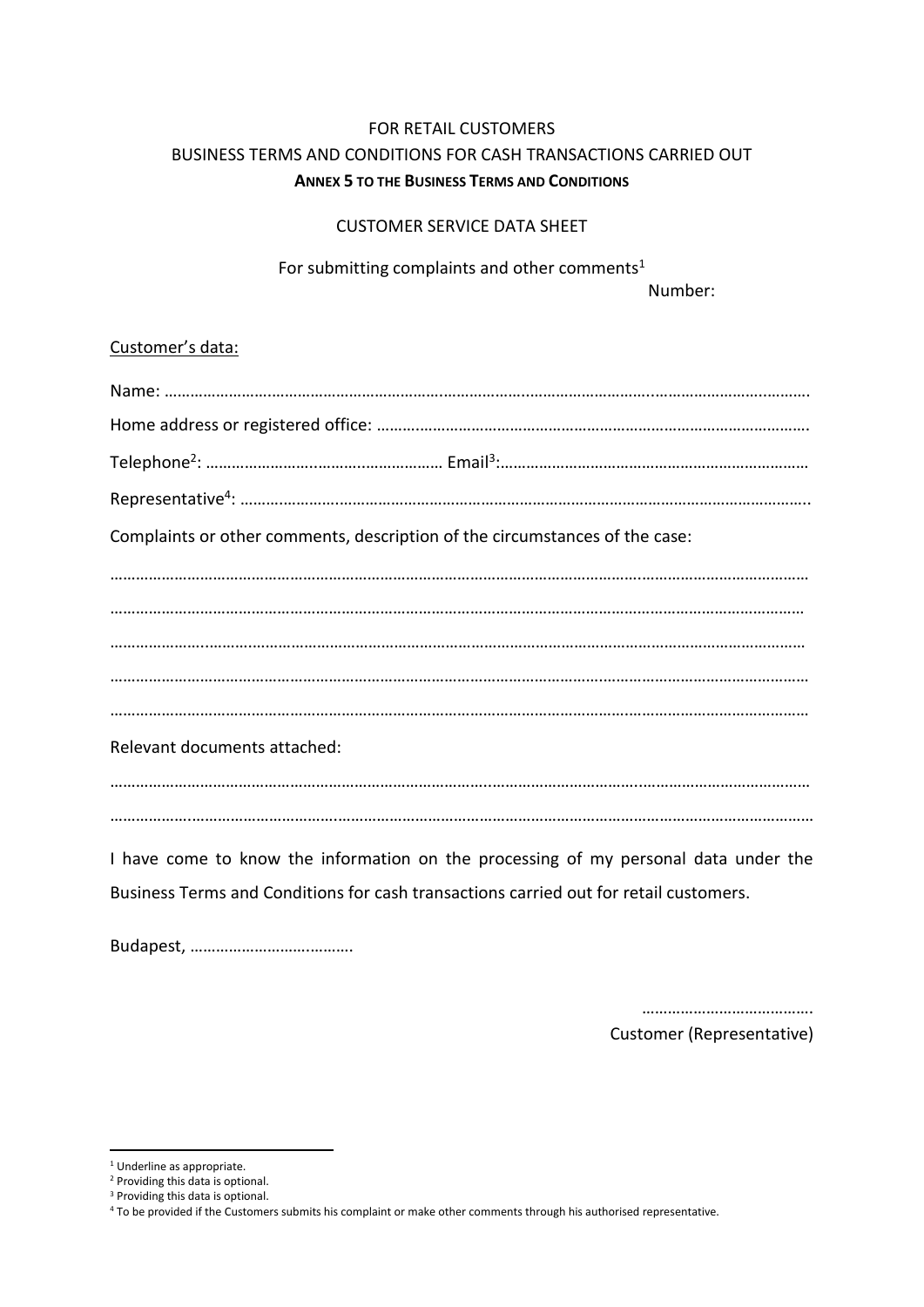# <span id="page-18-0"></span>FOR RETAIL CUSTOMERS BUSINESS TERMS AND CONDITIONS FOR CASH TRANSACTIONS CARRIED OUT **ANNEX 6 TO THE BUSINESS TERMS AND CONDITIONS**

### RULES ON THE PROCESSING OF PERSONAL DATA

In the course of its data processing activity, the MNB shall act on the basis of the laws concerning the processing of the personal data of natural person Customers and natural persons acting on behalf or Customers that are legal entities or entities without legal personality (hereinafter collectively, Customer) and the laws governing the activity of the MNB, in particular, the provisions of Regulation 2016/679/EU of the European Parliament and of the Council of 27 April 2016 on the protection of natural persons with regard to the processing of personal data and on the free movement of such data, and repealing Directive 95/46/EC, of Act CXII of 2011 on the Right of Informational Self-Determination and on Freedom of Information, Act CXXXIX of 2013 on the Magyar Nemzeti Bank, as well as of the provisions of these Business Terms and Conditions and the contractual representations made on the basis of those, and of the internal rules, regulations and information notes related to the protection of personal data provided by the Customer.

The MNB shall process the personal data obtained within the scope of these Business Terms and Conditions as follows.

## **1. In performing its activity, the MNB shall proceed considering the following principles in regards to data processing:**

- It shall process the personal data in its possession lawfully, fairly and in a transparent manner in relation to the data subject;

- It shall process personal data only for specified and explicit purposes, for the purpose of exercising rights and discharging obligations;

- It shall process the volume of data truly necessary for the performance of its activity and process only personal data that are essential and suitable for realising the purpose of the data processing;

- It shall pursue its data processing activity only to the extent and for the period specified in the laws and necessary for the realisation of the purpose. Upon the termination of the statutory conditions and the purpose, it shall delete or, if it has the opportunity, render the data anonymous;

- It shall ensure the accuracy and completeness and, when necessary in view of the data processing, the up-to-dateness of the data, as well that the data subject can be identified and linked to the data only for the period necessary for the purpose of the data processing;

– it shall – bearing in mind the prevailing technology, the costs of implementation, the nature, scope, circumstances and purpose of its data processing activity, as well as the risks of varying probability and severity – develop and formulate such technical and organisational measures that provide adequate guarantee for the MNB's compliance with the relevant statutory requirements;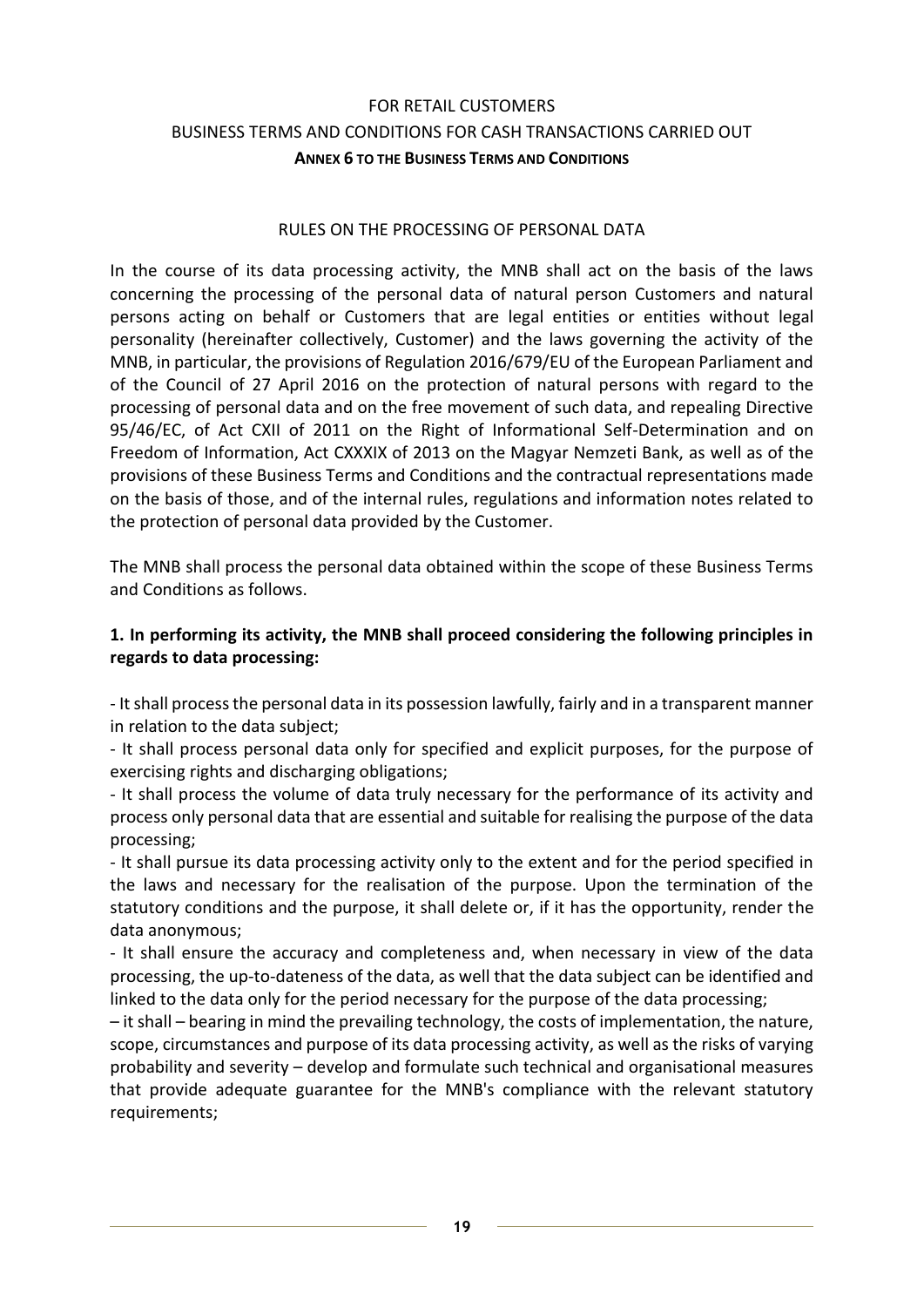- In performing its activities related to data processing, it shall pay special attention to ensuring compliance with the data protection requirements by default and the confidential processing of personal data as a secret;

- It shall ensure that compliance with the aforementioned principles and the MNB's data processing activity, as well as the entire life cycle of the data processing are documented and transparent.

# **2. Legal basis of data processing**

The MNB shall process the personal data, obtained within the scope of its services regulated by these Business Terms and Conditions, primarily for the purpose of the services rendered by it, as well as for discharging the contractual obligations mutually undertaken by the parties, and for preparing the establishment of the contractual relationship (contractual legal basis).

The MNB is obliged, in the cases and within the scope stipulated by the law, to request the Customer to provide the data and information necessary for the purpose of the data processing, and submit the documents confirming such data, and to process the information and personal data included therein (statutory data processing).

In addition, the MNB shall be entitled to process the data of the Customer and the documents certifying them also of required for exercising the legitimate interests of the MNB or any third party in connection with it, provided, that exercising such interests is proportionate to the restriction of the right to the protection of Customer's personal data (legitimate interest).

The MNB may process the Customer's data based on legitimate interest without the specific consent also if the Customer has withdrawn his previously given consent or if the law provides an opportunity for the MNB. The MNB processes personal data based on legitimate interest if it can be verified based on weighing carried out on the basis of a so-called interest balancing test that exercising this interest outweighs the protection of the Customer's interests and freedoms and the exercise of such interest constitutes a necessary and proportionate interference with the Customer's privacy. The MNB properly ensures the guarantees for protecting the Customer's data within the reasonably expectable framework also in such cases.

If none of these legal bases exists in the relationship between the Customer and the MNB, the MNB is entitled to process the Customer's data and supporting documents based on the Customer's express consent (data processing based on consent).

Data subjects shall have the right to withdraw consent at any time. Withdrawal of consent is effective only in the case of processing based on consent and is not possible with respect to data processing based on any other legal basis. Withdrawal of consent does not affect or influence the legality of the data processing before the withdrawal.

The MNB shall process the personal data of the other data subjects only in relation to the fulfilment of the contracts, falling within the scope of these Business Terms and Conditions, concluded or to be concluded with the Customer, based on the express or presumed consent of the data subjects. The MNB presumes that the other data subject has lawfully consented to the transfer of data related to the other data subject, obtained by the MNB through the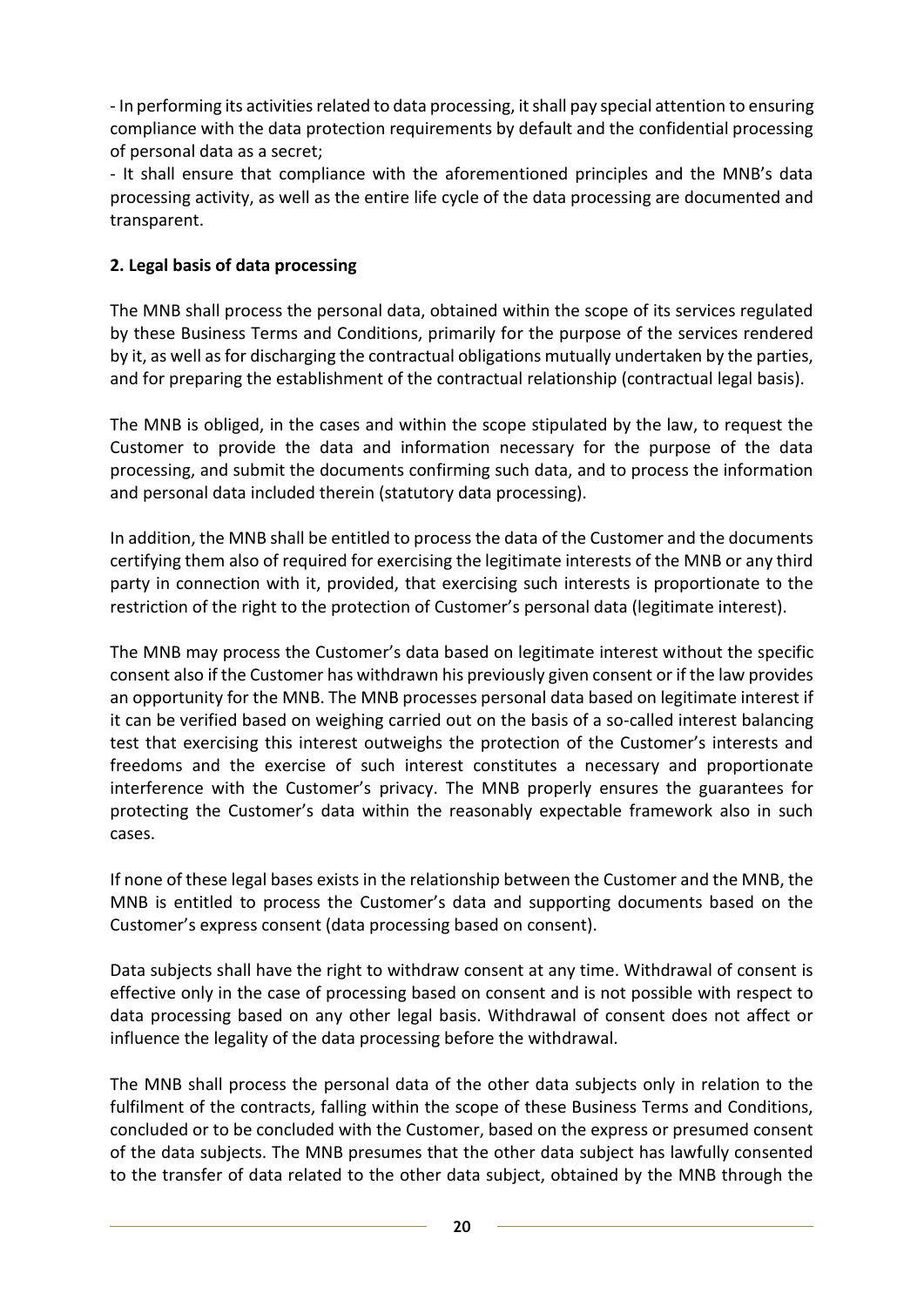Customer, and that there is a legal basis for the processing of the data by the Customer, if the Customer initiates the cash transaction falling within the scope of these Business Terms and Conditions, signs the contract or the related other declarations and documents. The MNB reserves the right to verify the authenticity and content of the consents of these other data subjects, and – if necessary – directly contact the respective data subjects with a view to verifying the existence of or acquiring their consent.

The Customer is entitled to come to know the type of personal data processed by the MNB in relation to the services rendered to him at any time.

The MNB shall not be liable for any damages arising from any incorrect, incomplete or inaccurate data provided to it by the Customer.

# **3. Purpose of data processing**

The primary purpose of the data processing is to perform the services falling within the scope of these Business Terms and Conditions, rendered by the MNB, and to fulfil the statutory data processing based on the legal provisions governing this activity of the MNB. The MNB shall use the data received from the Customers, transferred by the data subject or provided to or obtained by it in any other way solely in accordance with the provisions of and for the purposes stipulated in these Business Terms and Conditions, the contracts concluded on the basis thereof and in the laws governing its activity falling within the scope of these Business Terms and Conditions.

# **4. Duration of the data processing; data deletion**

The duration of data processing by the MNB depends on the legal basis of processing and whether or not a service contract has been made between the parties.

Duration of data processing by legal basis:

a) Contractual legal basis:

In the case of a contractual relationship between the MNB and the Customer, the MNB processes all data acquired and related to such contractual relationship until the end of the 8th year after the termination of such contractual relationship, except in special cases where the law requires a different retention period.

b) Data processing based on the law:

In the case of statutory data processing based on the law, the MNB processes the Customer's personal data until the expiry of the time limit stipulated by applicable law.

## c) In the case of legitimate interest:

The retention period of data processed for the exercise and defence of the legitimate interests of the MNB or third parties in connection with it is aligned with the existence of such a legitimate interest or as long as claims linked to such an interest may be exercised or, unless provided otherwise by the law, until the end of the 8th year of the termination of the legitimate interest.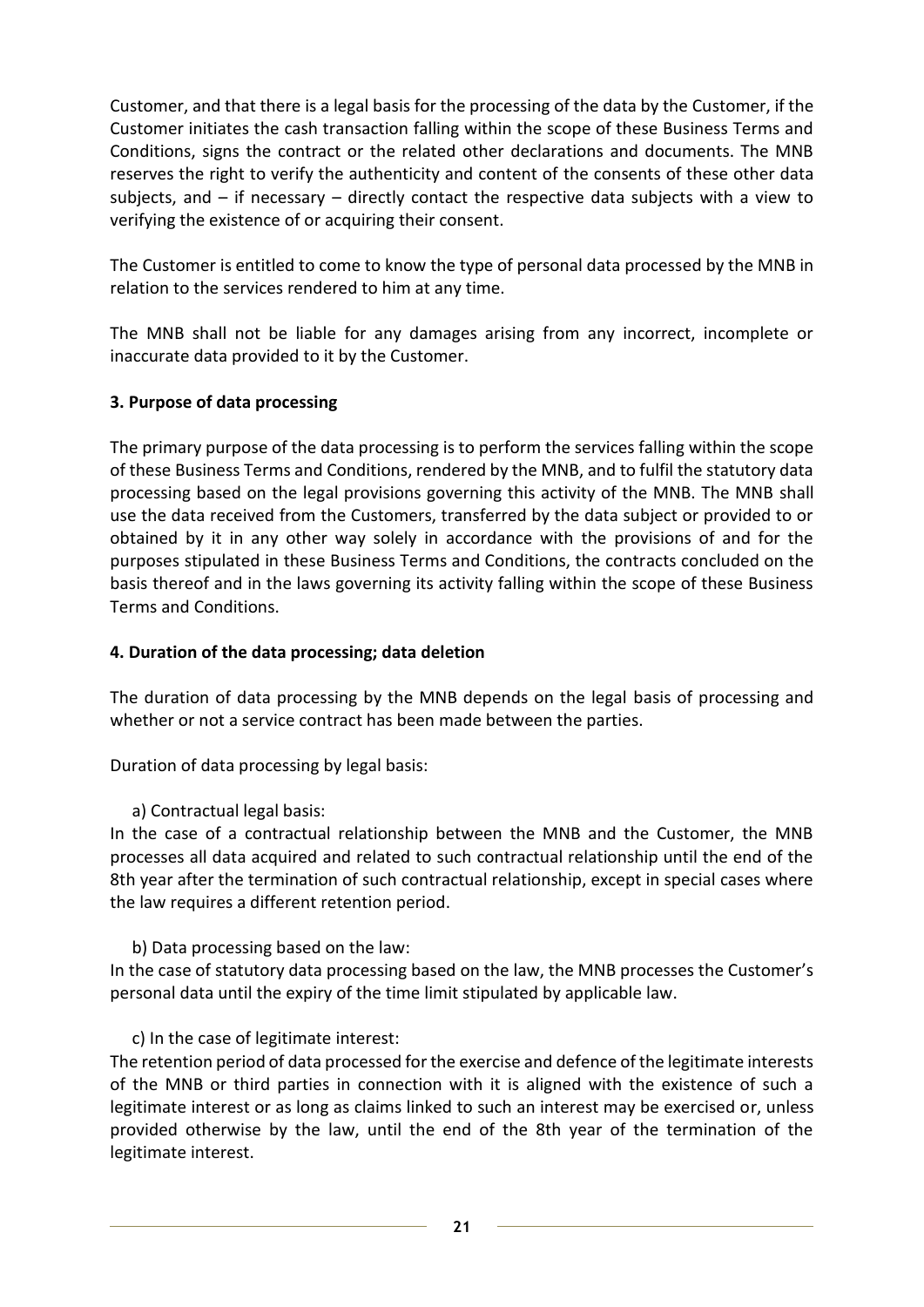# d) Based on consent:

In the case of data processing based on the Customer's consent, the MNB processes the Customer's personal data until the consent is withdrawn or the purpose of the processing is achieved (being the period specified in the data protection notice).

If the Customer initiated at the MNB a contract falling within the scope of these Business Terms and Conditions but the contract has not been concluded due to any reason, the MNB shall process the personal and other data related to the contract, qualifying as bank secret, as long as claims related to the frustration of the contract may be exercised, which is the general 5-year term of limitation defined in the Civil Code, unless the law provides otherwise.

The retention of the data of other data subjects is aligned with the retention of the Customer's data.

The data processing durations applicable to special data processing, in particular, to sound and video recordings, and complaint management are included in the Data Processing Notice<sup>5</sup> (hereinafter: general data processing notice) available on the MNB's website.

# Erasure of data

In accordance with the principle of storage limitation, the MNB shall pursue its data processing activity only to the degree and for the period specified in the laws and necessary for the rendering of the service falling within the scope of these Business Terms and Conditions, and for the realisation of the purpose of the data processing; upon the expiry of the statutory conditions and the purpose of the data processing, it shall delete the data.

The MNB shall, at its discretion, delete the data when the specified duration of the data processing expires, or prior to that if:

- the data subject asks for this and there is no legal obstacle to the erasure, and the erasure does not prejudice the legitimate interest of the MNB or of any third party affected by the transaction and the data processing, in particular, its interest in the establishment, exercise or protection of legal claims;

- erasure of the data is required by the law;

- validly ordered by the court or public authority.

# **5. Transmission of data**

The MNB shall be entitled, respectively, obliged to transfer the data processed by it or make such data accessible by eligible parties if so required by the law or necessary for the performance of the contract or if possible having regard to a legitimate interest or permitted by the Customer's consent (including a proper power of attorney given by the Customer). The MNB provides information on the data transfer at the Customer's request.

<sup>&</sup>lt;sup>5</sup> <https://www.mnb.hu/a-jegybank/informaciok-a-jegybankrol/gyakorlati-tudnivalok/adatvedelmi-tajekoztato>